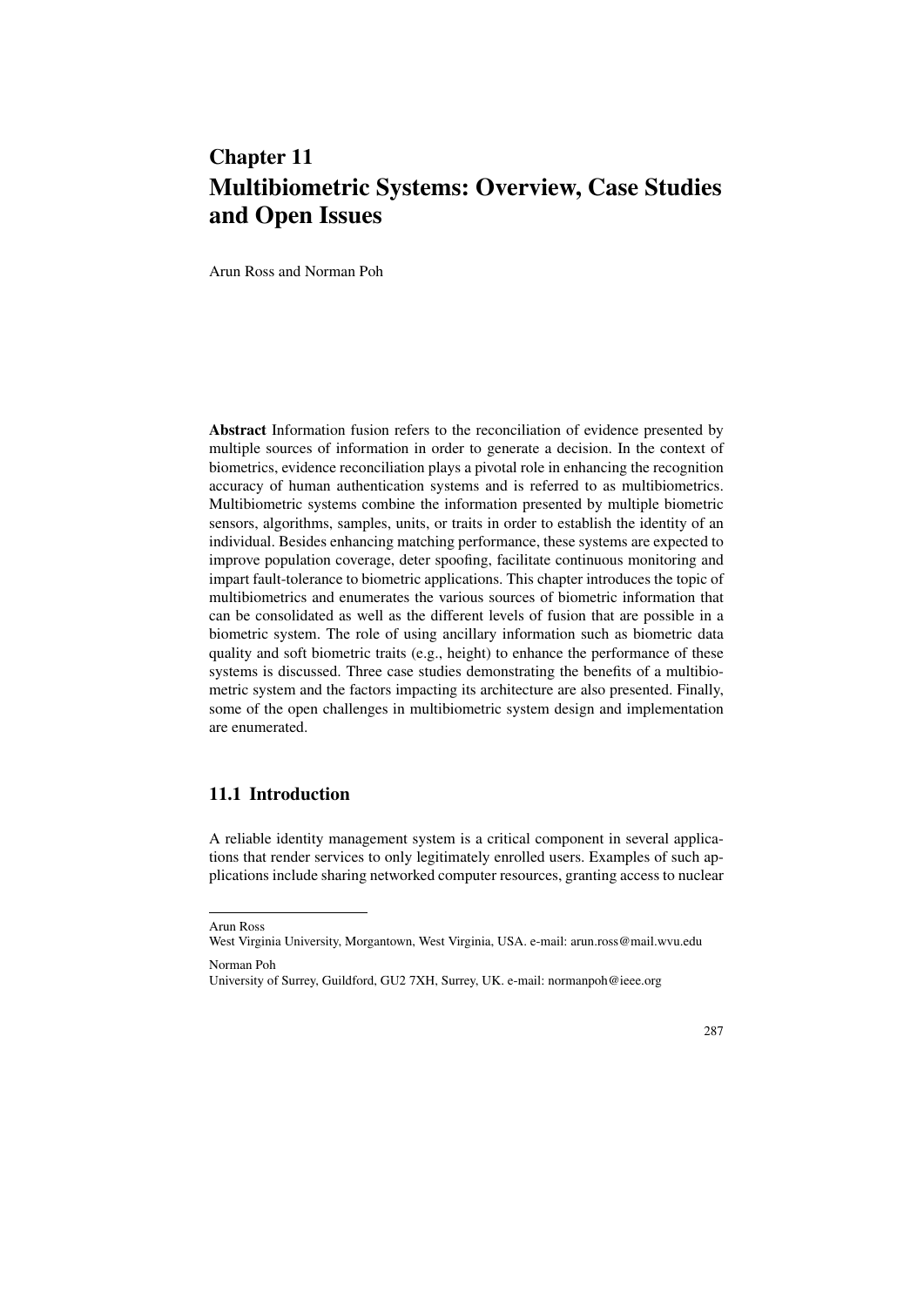facilities, performing remote financial transactions or boarding a commercial flight. The proliferation of web-based services (e.g., online banking) and the deployment of decentralized customer service centers (e.g., credit cards) have further enhanced the need for reliable identity management systems. Traditional methods of establishing a person's identity include knowledge-based (e.g., passwords) and token-based (e.g., ID cards) mechanisms, but these surrogate representations of identity can be easily lost, shared, manipulated or stolen thereby undermining the intended security. Biometrics offers a natural and reliable solution to certain aspects of identity management by utilizing fully automated or semi-automated schemes to recognize individuals based on their inherent physical and/or behavioral characteristics [28]. By using biometrics (see Fig. 11.1) it is possible to establish an identity based on *who you are*, rather than by *what you possess*, such as an ID card, or *what you remember*, such as a password.



Fig. 11.1 Examples of biometric traits that can be used for authenticating an individual.

Most biometric systems that are presently in use, typically use a single biometric trait to establish identity (i.e., they are unibiometric systems). Some of the challenges commonly encountered by biometric systems are listed below:

1. Noise in sensed data: The biometric data being presented to the system may be contaminated by noise due to imperfect acquisition conditions or subtle variations in the biometric itself. For example, a scar can change a subject's fingerprint while the common cold can alter the voice characteristics of a speaker. Similarly, unfavorable illumination conditions may significantly affect the face and iris images acquired from an individual. Noisy data can result in an individual being incorrectly labeled as an impostor thereby increasing the False Reject Rate (FRR) of the system.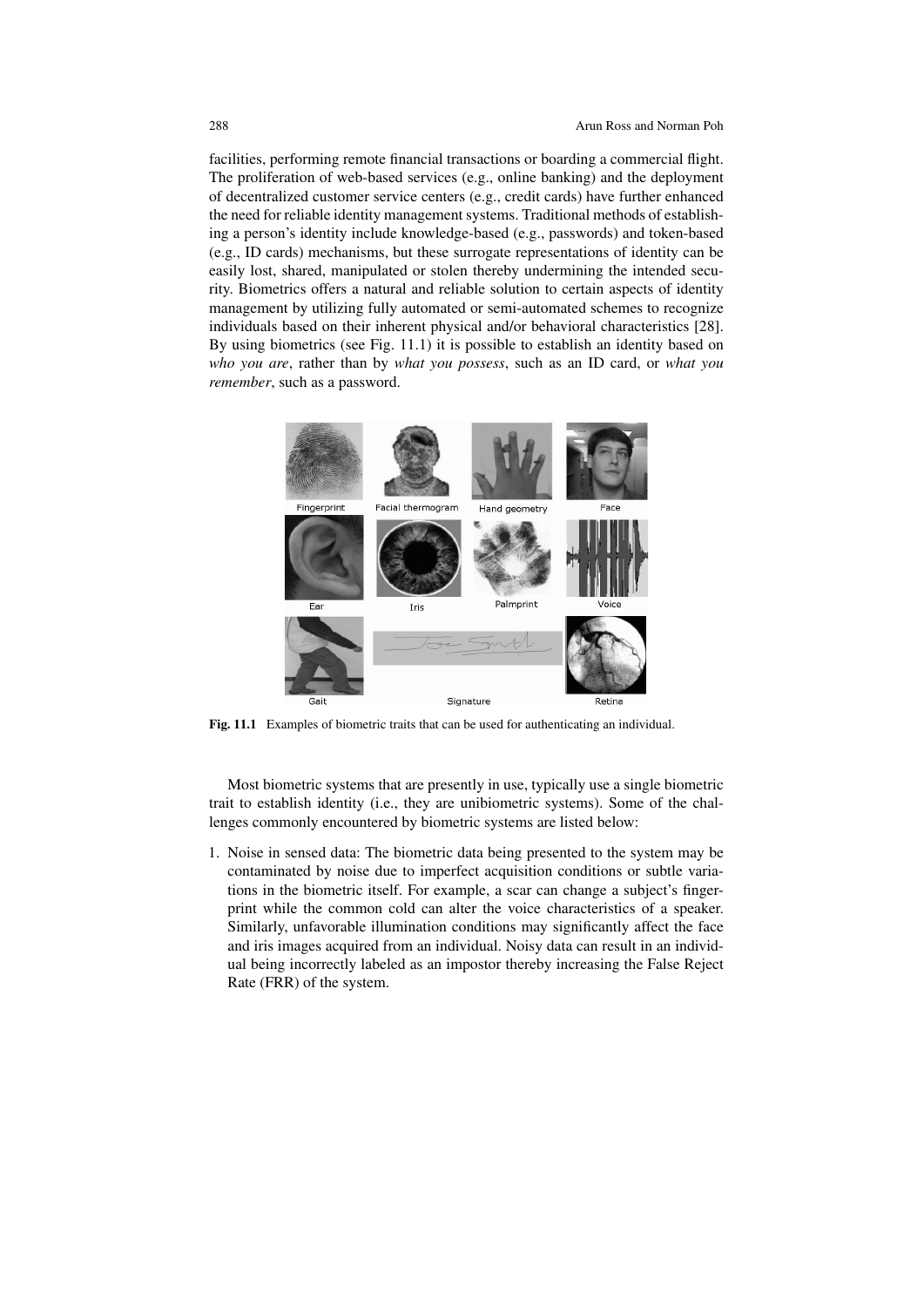- 2. Non-universality: The biometric system may not be able to acquire meaningful biometric data from a subset of individuals resulting in a failure-to-enroll (FTE) error. For example, a fingerprint system may fail to image the friction ridge structure of some individuals due to the poor quality of their fingerprints. Similarly, an iris recognition system may be unable to obtain the iris information of a subject with long eyelashes, drooping eyelids or certain pathological conditions of the eye. Exception processing will be necessary in order to include such users into the authentication system.
- 3. Upper bound on identification accuracy: The matching performance of a unibiometric system cannot be continuously improved by tuning the feature extraction and matching modules. There is an implicit upper bound on the number of distinguishable patterns (i.e., the number of distinct biometric feature sets) that can be represented using a template. The capacity of a template is constrained by the variations observed in the feature set of each subject (i.e., *intra*-class variations) and the variations between feature sets of different subjects (i.e., *inter*-class variations).
- 4. Spoof attacks: Behavioral traits such as voice [15] and signature [21] are vulnerable to spoof attacks by an impostor attempting to mimic the traits corresponding to legitimately enrolled subjects. Physical traits such as fingerprints can also be spoofed by inscribing ridge-like structures on synthetic material such as gelatine and play-doh [41,55]. Targeted spoof attacks can undermine the security afforded by the biometric system and, consequently, mitigate its benefits [56].

Some of the limitations of a unibiometric system can be addressed by designing a system that consolidates *multiple* sources of biometric information. This can be accomplished by fusing, for example, multiple traits of an individual, or multiple feature extraction and matching algorithms operating on the same biometric. Such systems, known as multibiometric systems [27, 60], can improve the matching accuracy of a biometric system while increasing population coverage and deterring spoof attacks.

The rest of the chapter is structured as follows. Section 11.2 lists some of the advantages of using multibiometric systems; Section 11.3 presents the taxonomy used to characterize these systems; Section 11.4 provides an overview of the various levels of fusion that are possible; Section 11.5 discusses the possibility of incorporating ancillary features such as soft biometrics and quality in order to enhance the matching performance of fusion systems; Section 11.6 presents three case studies highlighting the benefits of fusion and the factors impacting its architecture; Section 11.7 lists some of the open challenges in biometric fusion; Section 11.8 summarizes the contributions of this chapter.

### 11.2 Advantages of Multibiometric Systems

Besides enhancing matching accuracy, the other advantages of multibiometric systems over traditional unibiometric systems are enumerated below [60].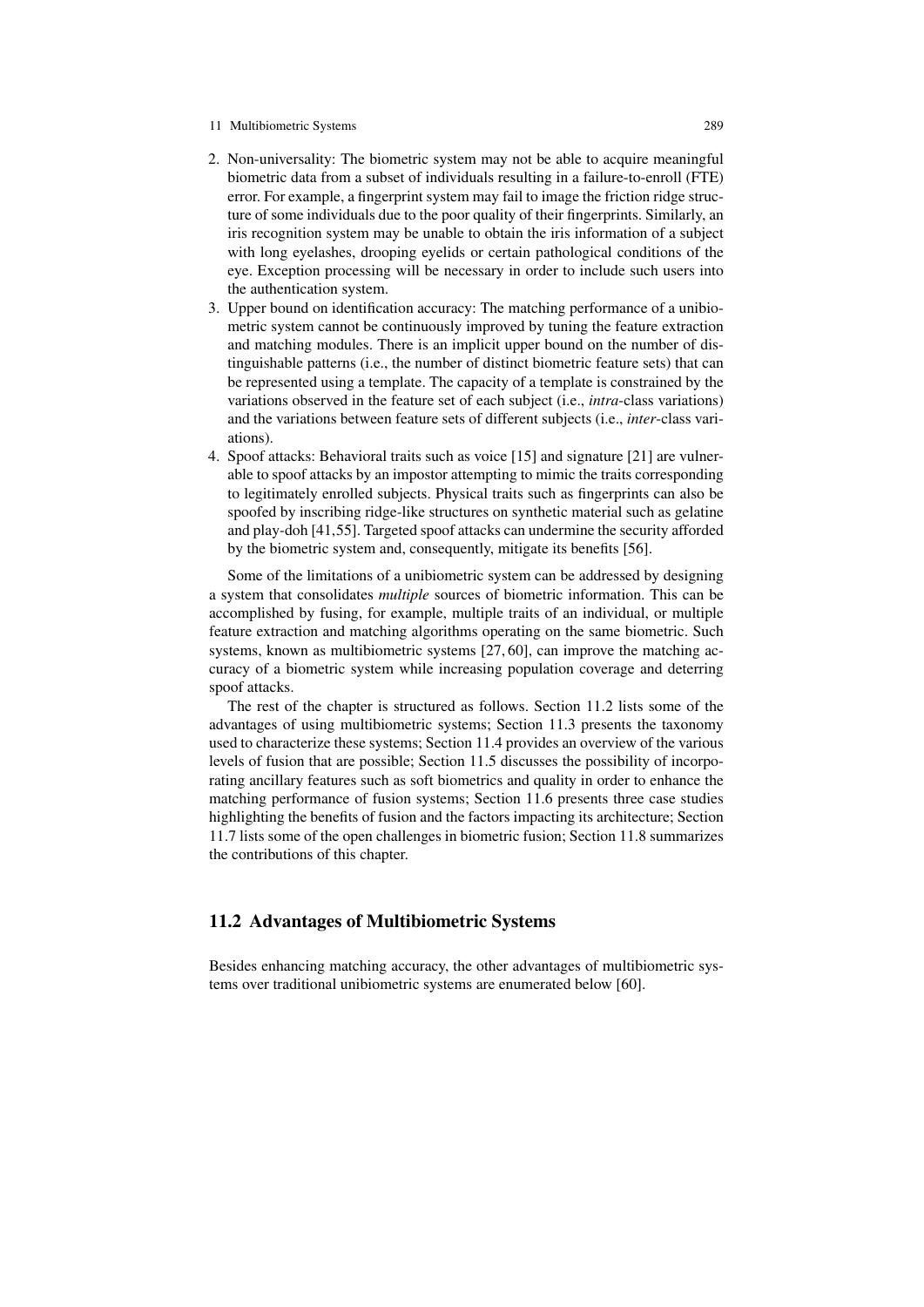- 1. Multibiometric systems address the issue of non-universality (i.e., limited population coverage) encountered by unibiometric systems. If a subject's dry finger prevents her from successfully enrolling into a fingerprint system, then the availability of another biometric trait, for instance her iris, can aid in the inclusion of the individual in the biometric system. A certain degree of flexibility is achieved when a user enrolls into the system using several different traits (e.g., face, voice, fingerprint, iris, hand) while only a subset of these traits (e.g., face and voice) is requested during authentication based on the nature of the application under consideration and the convenience of the user.
- 2. Multibiometric systems can facilitate the filtering or indexing of large-scale biometric databases. For example, in a bimodal system consisting of face and fingerprint, the face feature set may be used to compute an index value for extracting a candidate list of potential identities from a large database of subjects. The fingerprint modality can then determine the final identity from this limited candidate list.
- 3. It becomes increasingly difficult (if not impossible) for an impostor to spoof multiple biometric traits of a legitimately enrolled individual. If each sub-system indicates the probability that a particular trait is a 'spoof', then appropriate fusion schemes can be employed to determine if the user is, in fact, an impostor or not. Furthermore, by asking the user to present a random subset of traits at the point of acquisition, a multibiometric system facilitates a challenge-response type of mechanism, thereby ensuring that the system is interacting with a *live* user. Note that a challenge-response mechanism can be initiated in unibiometric systems also (e.g., system prompts "Please say 1-2-5-7", "Blink twice and move your eyes to the right", "Change your facial expression by smiling", etc.).
- 4. Multibiometric systems also effectively address the problem of noisy data. When the biometric signal acquired from a single trait is corrupted with noise, the availability of other (less noisy) traits may aid in the reliable determination of identity. Some systems take into account the *quality* of the individual biometric signals during the fusion process. This is especially important when recognition has to take place in adverse conditions where certain biometric traits cannot be reliably extracted. For example, in the presence of ambient acoustic noise, when an individual's voice characteristics cannot be accurately measured, the facial characteristics may be used by the multibiometric system to perform authentication. Estimating the quality of the acquired data is in itself a challenging problem but, when appropriately done, can reap significant benefits in a multibiometric system.
- 5. These systems also help in the *continuous* monitoring or tracking of an individual in situations when a single trait is not sufficient. Consider a biometric system that uses a 2D camera to procure the face and gait information of a person walking down a crowded aisle. Depending upon the distance and pose of the subject with respect to the camera, both these characteristics may or may not be simultaneously available. Therefore, either (or both) of these traits can be used depending upon the location of the individual with respect to the acquisition system thereby permitting the continuous monitoring of the individual.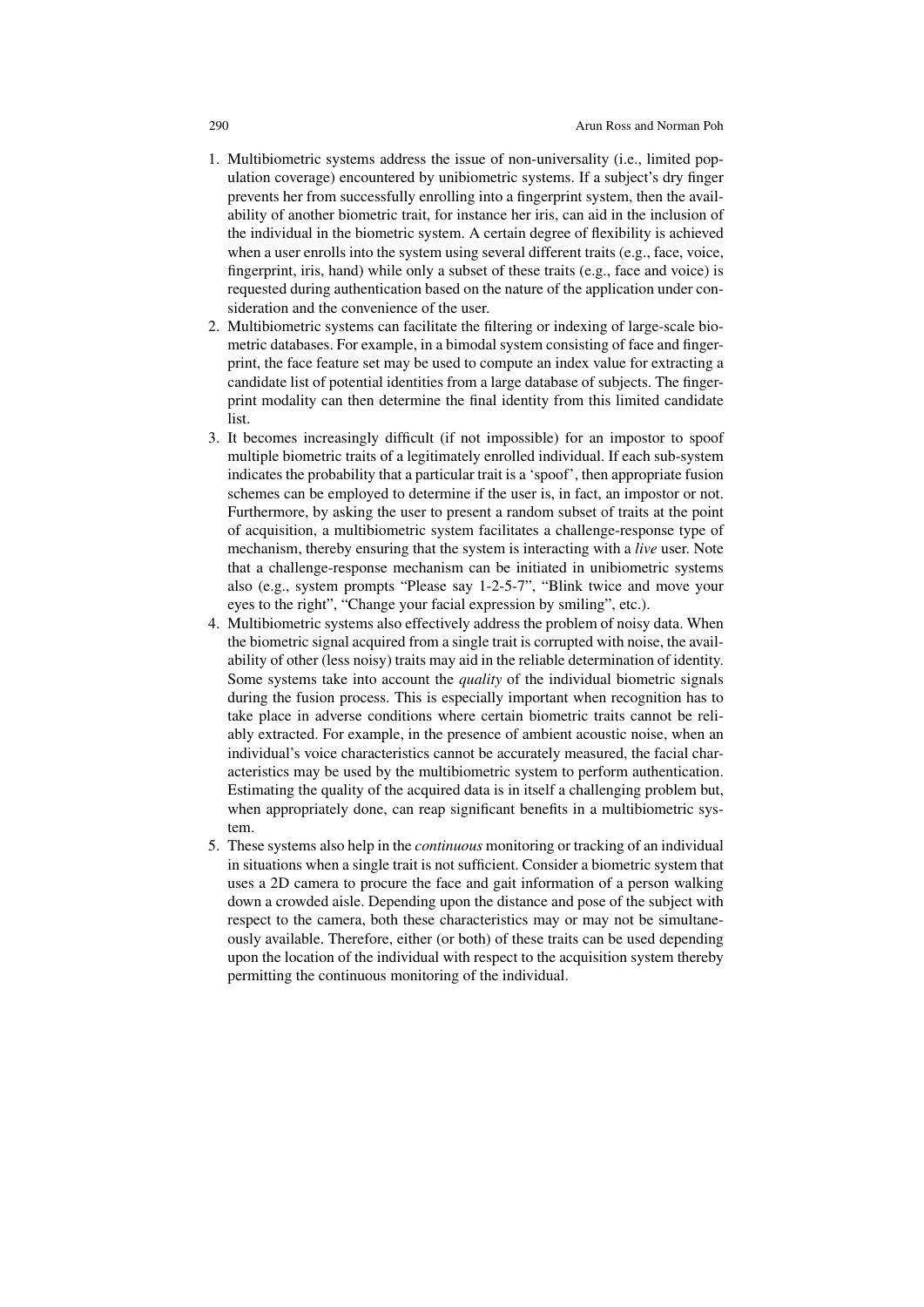- 11 Multibiometric Systems 291
- 6. A multibiometric system may also be viewed as a fault tolerant system which continues to operate even when certain biometric sources become unreliable due to sensor or software malfunction, or deliberate user manipulation. The notion of fault tolerance is especially useful in large-scale authentication systems involving a large number of subjects (such as a border control application).

# 11.3 Taxonomy of Multibiometric Systems

A multibiometric system relies on the evidence presented by multiple sources of biometric information. Based on the nature of these sources, a multibiometric system can be classified into one of the following six categories [60]: multi-sensor, multialgorithm, multi-instance, multi-sample, multimodal, or hybrid (see Fig. 11.2).



Fig. 11.2 Sources of information for biometric fusion.

1. Multi-sensor systems: Multi-sensor systems employ multiple sensors to capture a single biometric trait of an individual. For example, a face recognition system may deploy multiple 2D cameras to acquire the face image of a subject [37]; an infrared sensor may be used in conjunction with a visible-light sensor to acquire the subsurface information of a person's face [8, 31, 67]; a multispectral camera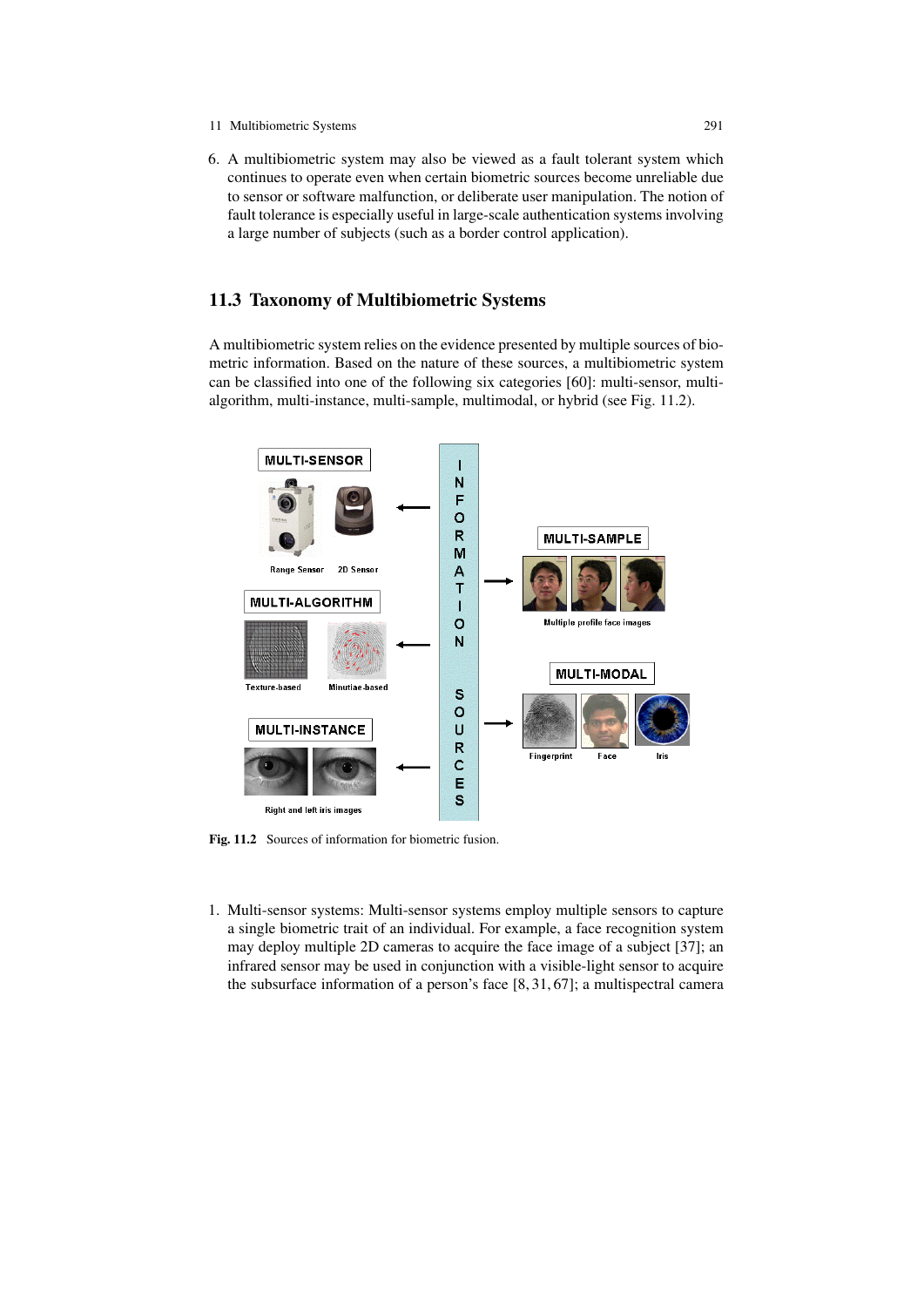may be used to acquire images of the iris, face or finger [48, 62]; or optical and capacitive sensors may be used to image the fingerprint of a subject [40]. The use of multiple sensors, in some instances, can result in the acquisition of complementary information that can enhance the recognition ability of the system. For example, based on the nature of illumination due to ambient lighting, the infrared and visible-light images of a person's face can present different levels of information resulting in enhanced matching accuracy. Similarly, the performance of a 2D face matching system can be improved by utilizing the shape information presented by 3D range images.

- 2. Multi-algorithm systems: In some cases, invoking multiple feature extraction and/or matching algorithms on the same biometric data can result in improved matching performance. Multi-algorithm systems consolidate the output of multiple feature extraction algorithms, or that of multiple matchers operating on the same feature set. These systems do not necessitate the deployment of new sensors and, hence, are cost-effective compared to other types of multibiometric systems. But on the other hand, the introduction of new feature extraction and matching modules can increase the computational complexity of these systems. Ross et al. [59] describe a fingerprint recognition system that utilizes minutiae as well as texture information to represent and match fingerprint images. Lu et al. [39] discuss a face recognition system that combines three different feature extraction schemes (Principal Component Analysis (PCA), Independent Component Analysis (ICA) and Linear Discriminant Analysis (LDA)).
- 3. Multi-instance systems: These systems use multiple instances of the same body trait and have also been referred to as multi-unit systems in the literature. For example, the left and right index fingers, or the left and right irises of an individual, may be used to verify an individual's identity [29,54]. FBI's IAFIS combines the evidence of all ten fingers to determine a matching identity in the database. These systems can be cost-effective if a single sensor is used to acquire the multi-unit data in a sequential fashion, but this can increase data acquisition time thereby causing inconvenience to the user. Thus, in some instances, it may be desirable to obtain the multi-unit data simultaneously thereby demanding the design of an effective (and possibly more expensive) acquisition device.
- 4. Multi-sample systems: A single sensor may be used to acquire multiple samples of the same biometric trait in order to account for the variations that can occur in the trait, or to obtain a more complete representation of the underlying trait. A face system, for example, may capture (and store) the frontal profile of a person's face along with the left and right profiles in order to account for variations in the facial pose. Similarly, a fingerprint system equipped with a small size sensor may acquire multiple dab prints of an individual's finger in order to obtain images of various regions of the fingerprint. A mosaicing scheme may then be used to stitch the multiple impressions and create a composite image. One of the key issues in a multi-sample system is determining the *number* of samples that have to be acquired from an individual. It is important that the procured samples represent the *variability* as well as the *typicality* of the individual's biometric data. To this end, the desired relationship between the samples has to be established before-hand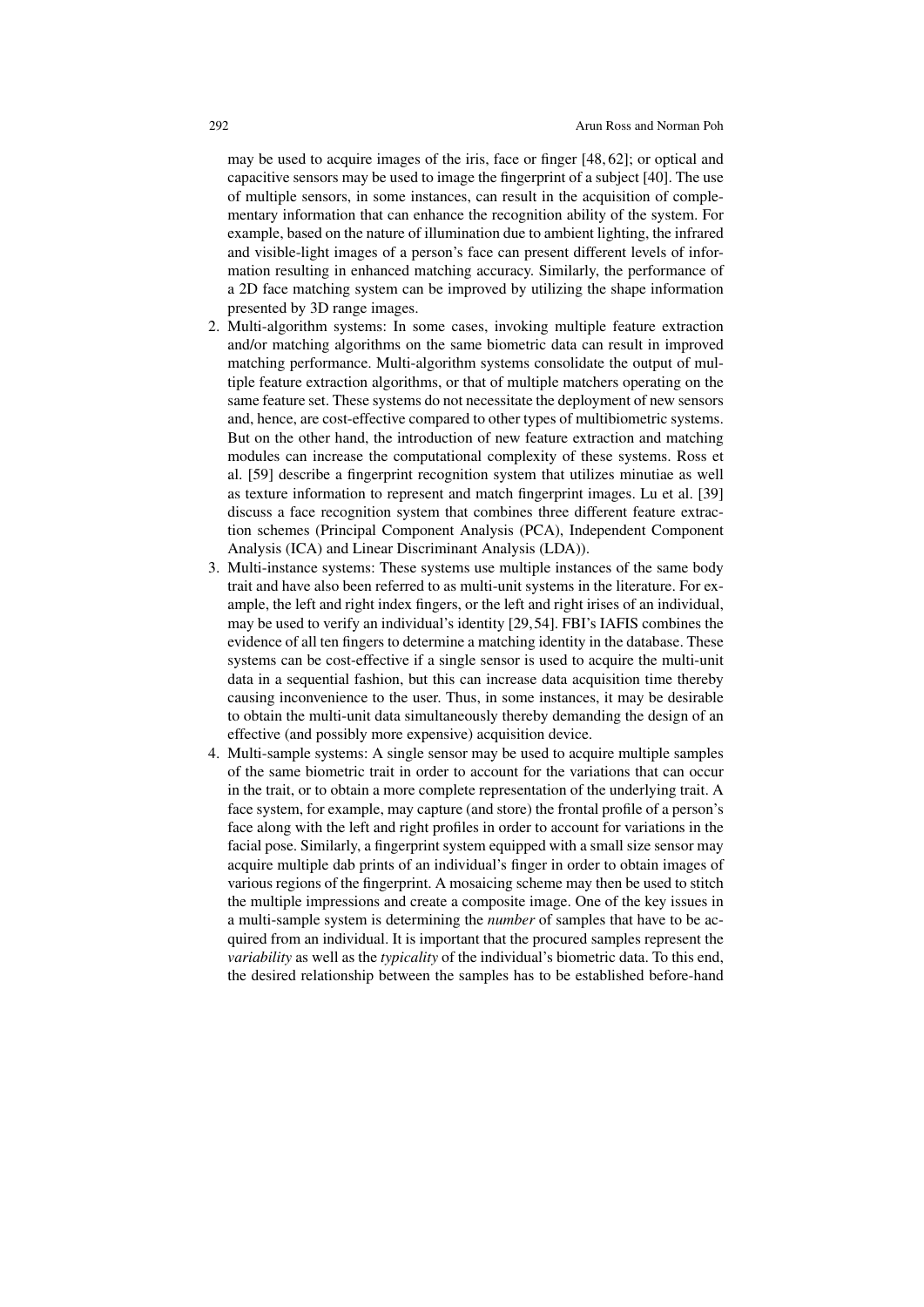in order to optimize the benefits of the integration strategy. For example, a face recognition system utilizing both the frontal- and side-profile images of an individual may stipulate that the side-profile image should be a three-quarter view of the face [22,47]. Alternately, given a set of biometric samples, the system should be able to automatically select the "optimal" subset that would best represent the individual's variability. Uludag et al. [71] discuss two such schemes in the context of fingerprint recognition.

- 5. Multimodal systems: Multimodal systems establish identity based on the evidence of multiple biometric traits. For example, some of the earliest multimodal biometric systems utilized face and voice features to establish the identity of an individual [4, 6, 11]. Physically uncorrelated traits (e.g., fingerprint and iris) are expected to result in better *improvement* in performance than correlated traits (e.g., voice and lip movement). The cost of deploying these systems is substantially more due to the requirement of new sensors and, consequently, the development of appropriate user interfaces. The identification accuracy can be significantly improved by utilizing an increasing number of traits although the *curse-of-dimensionality* phenomenon would impose a bound on this number. The number of traits used in a specific application will also be restricted by practical considerations such as the cost of deployment, enrollment time, throughput time, expected error rate, user habituation issues, etc.
- 6. Hybrid systems: Chang et al. [7] use the term *hybrid* to describe systems that integrate a subset of the five scenarios discussed above. For example, Brunelli et al. [6] discuss an arrangement in which two speaker recognition algorithms are combined with three face recognition algorithms at the match score and rank levels via a HyperBF network. Thus, the system is multi-algorithmic as well as multimodal in its design.

## 11.4 Levels of fusion

Based on the type of information available in a certain module, different levels of fusion may be defined. Sanderson and Paliwal [64] categorize the various levels of fusion into two broad categories: pre-classification or fusion *before* matching, and post-classification or fusion *after* matching (see Figure 11.3). Such a categorization is necessary since the amount of information available for fusion reduces drastically once the matcher has been invoked. Pre-classification fusion schemes typically require the development of new matching techniques (since the matchers used by the individual sources may no longer be relevant) thereby introducing additional challenges. Pre-classification schemes include fusion at the sensor (or raw data) and the feature levels while post-classification schemes include fusion at the match score, rank and decision levels.

1. Sensor-level fusion: The raw biometric data (e.g., a face image) acquired from an individual represents the richest source of information although it is expected to be contaminated by noise (e.g., non-uniform illumination, background clutter,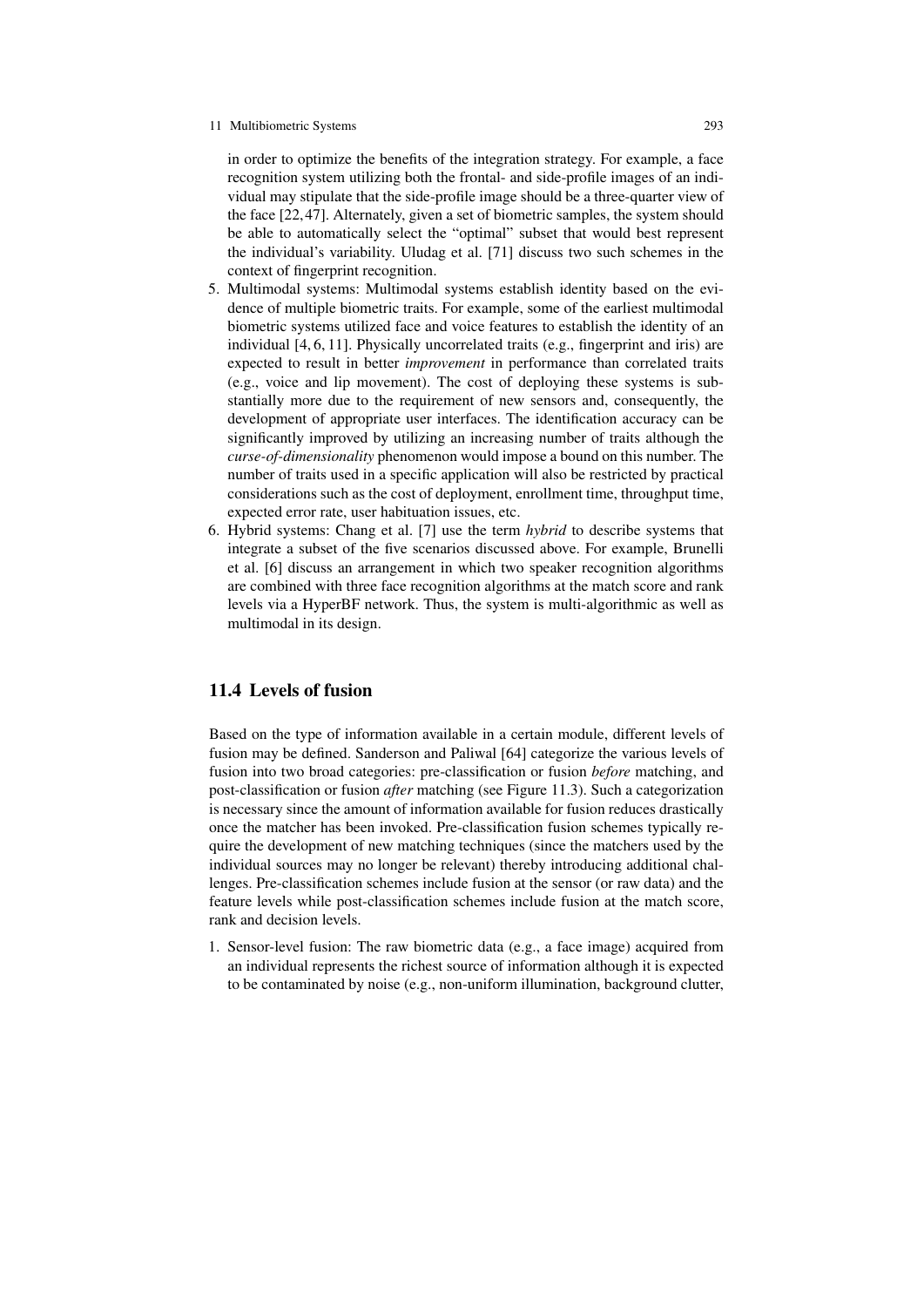

Fig. 11.3 Fusion can be accomplished at various levels in a biometric system.

etc.). Sensor-level fusion refers to the consolidation of (a) raw data obtained using multiple sensors, or (b) multiple snapshots of a biometric using a single sensor [61, 65].

- 2. Feature-level fusion: In feature-level fusion, the feature sets originating from multiple biometric algorithms are consolidated into a single feature set by the application of appropriate feature normalization, transformation and reduction schemes. The primary benefit of feature-level fusion is the detection of correlated feature values generated by different biometric algorithms and, in the process, identifying a salient set of features that can improve recognition accuracy. Eliciting this feature set typically requires the use of dimensionality reduction methods and, therefore, feature-level fusion assumes the availability of a large number of training data. Also, the feature sets being fused are typically expected to reside in commensurate vector space in order to permit the application of a suitable matching technique upon consolidating the feature sets [58,68].
- 3. Score-level fusion: In score-level fusion the match scores output by multiple biometric matchers are combined to generate a new match score (a scalar) that can be subsequently used by the verification or identification modules for rendering an identity decision. Fusion at this level is the most commonly discussed approach in the biometric literature primarily due to the ease of accessing and processing match scores (compared to the raw biometric data or the feature set extracted from the data). Fusion methods at this level can be broadly classified into three categories [60]: density-based schemes [12, 70], transformation-based schemes [26] and classifier-based schemes [72].
- 4. Rank-level fusion: When a biometric system operates in the identification mode, the output of the system can be viewed as a ranking of the enrolled identities. In this case, the output indicates the set of possible matching identities sorted in decreasing order of confidence. The goal of rank-level fusion schemes is to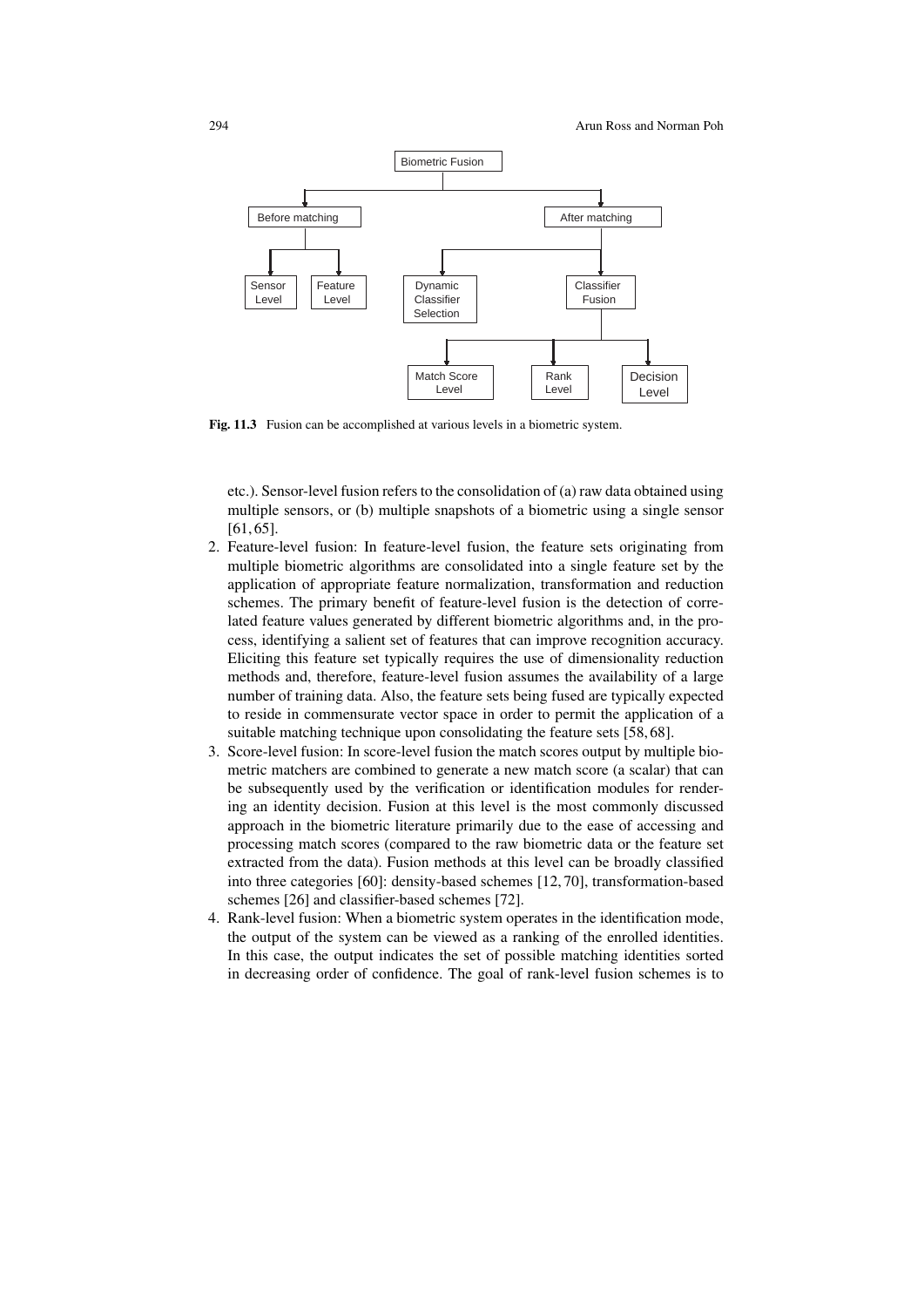consolidate the ranks output by the individual biometric subsystems in order to derive a consensus rank for each identity. Ranks provide more insight into the decision-making process of the matcher compared to just the identity of the best match, but they reveal less information than match scores. However, unlike match scores, the rankings output by multiple biometric systems are comparable. As a result, no normalization is needed and this makes rank-level fusion schemes simpler to implement compared to the score-level fusion techniques [23].

5. Decision-level fusion: Many commercial off-the-shelf (COTS) biometric matchers provide access only to the final recognition decision. When such COTS matchers are used to build a multibiometric system, only decision-level fusion is feasible. Methods proposed in the literature for decision-level fusion include "AND" and "OR" rules [13], majority voting [36], weighted majority voting [34], Bayesian decision fusion [74], the Dempster-Shafer theory of evidence [74], and behavior knowledge space [24].

# 11.5 Incorporating Ancillary Information

Another category of multibiometric systems combine primary biometric identifiers (such as face and fingerprint) with soft biometric attributes (such as gender, height, weight, eye color, etc.). Soft biometric traits cannot be used to distinguish individuals reliably since the same attribute is likely to be shared by several different people in the target population. However, when used in conjunction with primary biometric traits, the performance of the authentication system can be significantly enhanced [25]. Soft biometric attributes also help in filtering (or indexing) large biometric databases by limiting the number of entries to be searched in the database. For example, if it is determined (automatically or manually) that the subject is an "Asian Male", then the system can constrain its search to only those identities in the database labeled with these attributes. Alternately, soft biometric traits can be used in surveillance applications to decide if at all primary biometric information has to be acquired from a certain individual. Automated techniques to estimate soft biometric characteristics is an ongoing area of research and is likely to benefit law enforcement and border control biometric applications.

Some biometric systems incorporate data quality into the fusion process. This strategy is referred to as *quality-based fusion*. The purpose is (a) to automatically assign weights to the participating modalities thereby mitigating the errors introduced by poor quality input data [45], or (b) to appropriately invoke the modalities in a cascade fashion thereby maximizing recognition accuracy [16]. Soft biometric data and quality indices are referred to as ancillary information in the context of biometric fusion.

In quality-based fusion (e.g., [5, 18, 30, 32, 45]), the quality associated with the template (i.e., gallery) as well as the query (i.e., probe) biometric sample are taken into account. For assessing the quality of a biometric sample, a number of measures have been proposed in the literature (e.g., fingerprint [10, 19], iris [9], face [20],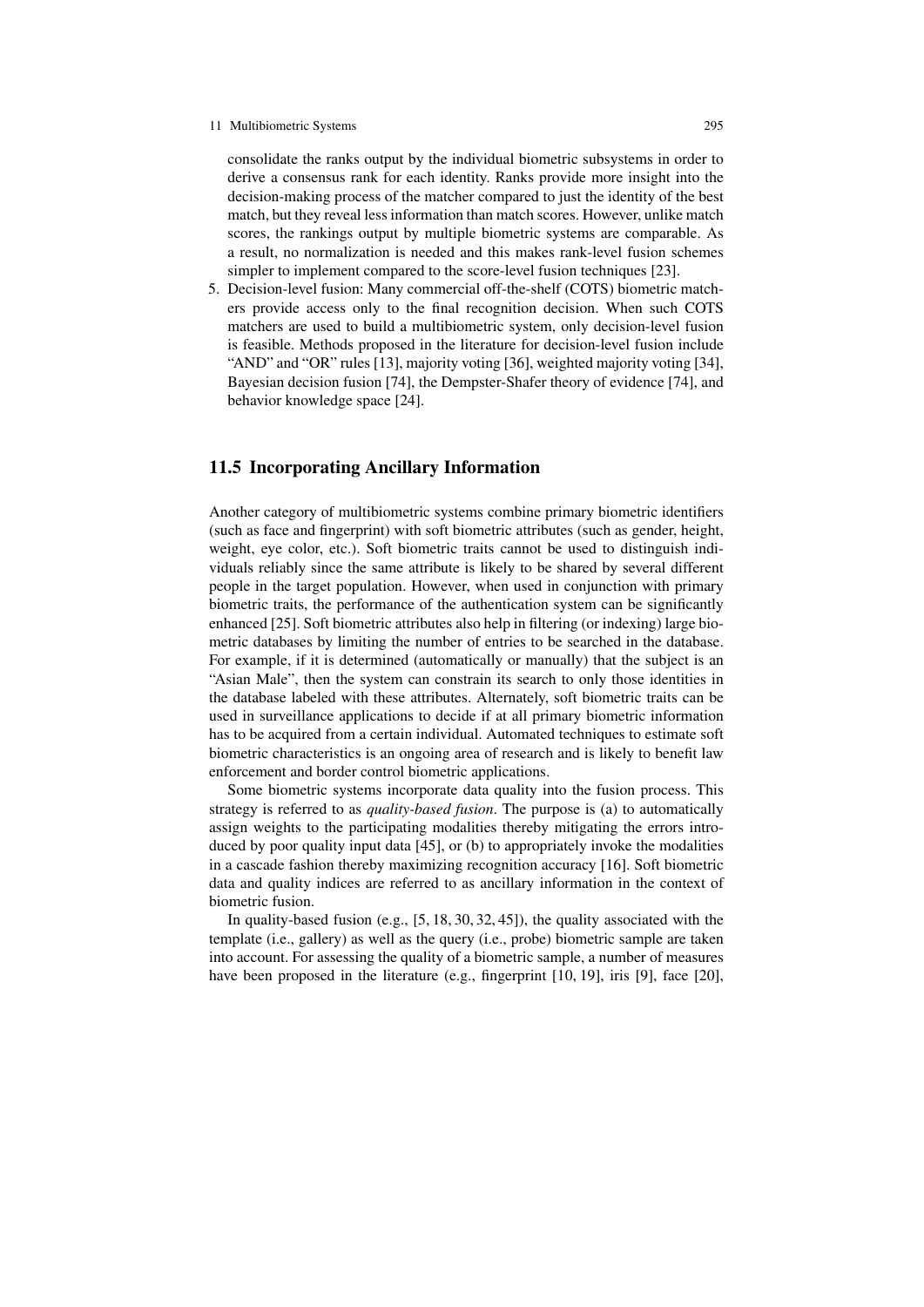speech [46], signature [44], and classifier-dependent confidence measures [3, 50]). These quality measures, in general, aim to quantify the degree of excellence or conformance of biometric samples to some predefined criteria known to influence the performance of the system.

Depending on their role, there are at least two ways in which quality measures can be incorporated into a fusion classifier - either as a control parameter (primary role) or as evidence (secondary role). In their primary role, quality measures are used to modify the way a fusion classifier is trained or tested. For example, quality measures have been incorporated into the following classifiers: Bayesian-based classifier [5], reduced polynomial classifier [69], support vector machine [18], and fixed-rule fusion [17]. In their secondary role, quality measures are often concatenated with the outputs of individual matchers (such as match scores) and the ensuing 'feature' is input to a fusion classifier as discussed in [30] (logistic regression classifier) and [45] (Bayesian classifier). The use of Bayesian networks to gauge the complex relationship between expert outputs and quality measures (e.g., [42]) has also been explored. The work in [52] takes into account an array of quality measures rather than summarizing the quality as a scalar value. By means of grouping the multi faceted quality measures into multiple clusters, a unique fusion strategy can be devised for each cluster.

Quality measures have also been used to improve biometric device interoperability [1, 51]. Such an approach is commonly used in speaker verification where different strategies are invoked based on the microphone type [2].

The notion of quality is closely related to that of *reliability*. In [33], the estimated reliability for each biometric modality was used for combining symbolic-level decisions and in [38, 50, 57, 73], score-level fusion was considered. In [38, 57, 73], the term "failure prediction" is used instead of "reliability". Such information derived solely from the output of individual matchers (rather than explicit quality measures) has been demonstrated to be effective for (a) single biometric modalities, (b) fusion across multiple sensors for a single biometric modality, and (c) fusion across different machine learning techniques. In [50], the notion of reliability was represented by the *margin*, a concept used in large-margin classifiers [66]. However, a precise definition for reliability and the procedure used for estimating it are open research issues and further work is essential in this regard.

# 11.6 Benefits of Combining Multiple Biometric Experts: Three Case Studies

The literature on biometrics is replete with examples demonstrating the benefits of multibiometric fusion.<sup>1</sup> In this section, three examples illustrating the benefits of multibiometric systems as well as the design issues involved are presented. All

<sup>&</sup>lt;sup>1</sup> The term "expert" is sometimes used to refer to individual biometric matchers or modalities used in a multibiometric system.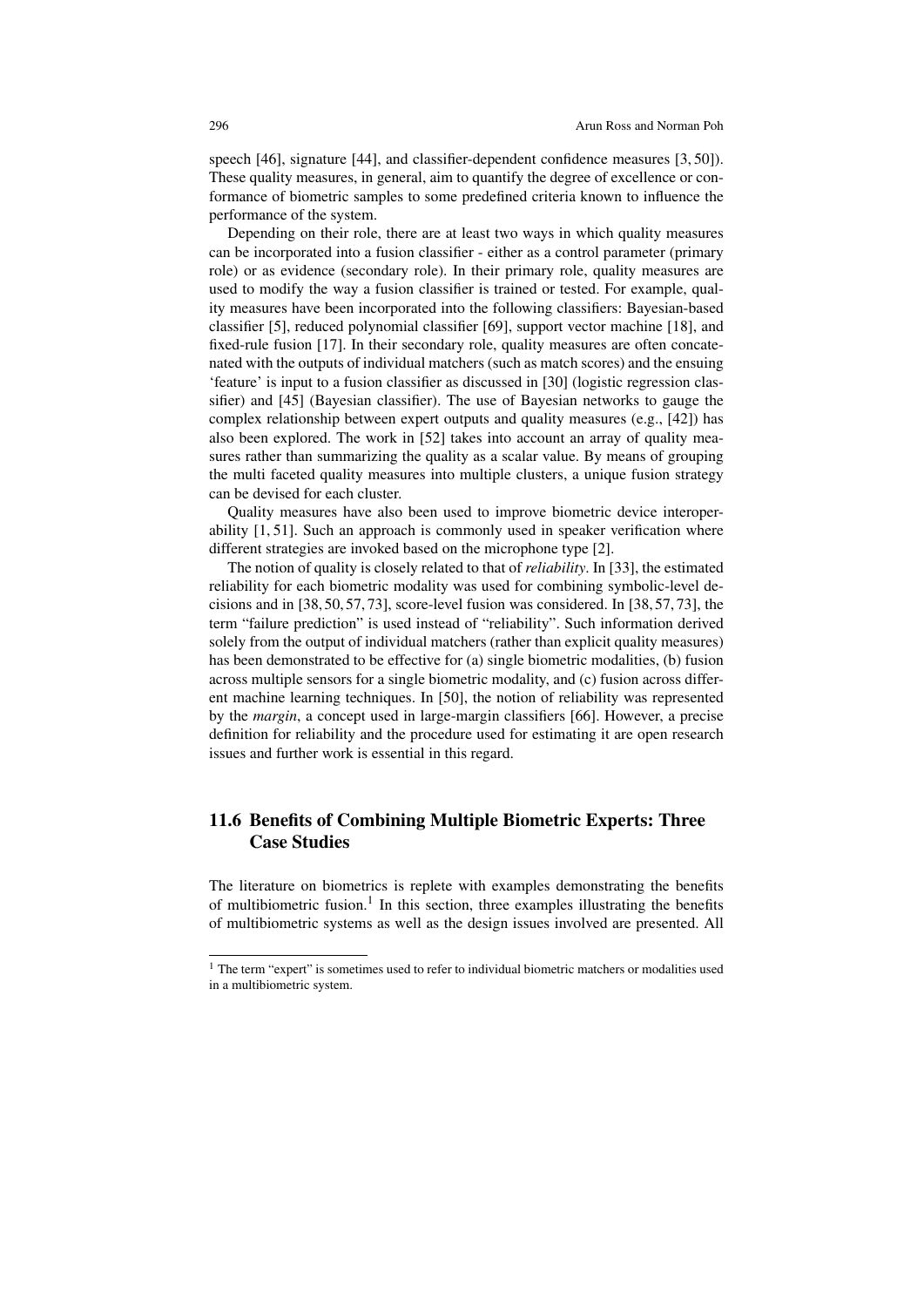the examples are based on results reported in the literature on public datasets. The first case illustrates the potential of multibiometric systems to improve matching accuracy. The second case illustrates the benefit of using quality measures in the fusion scheme. The third case demonstrates the possibility of optimizing the cost of authentication for a given target accuracy by managing the choice of biometric traits and matchers. Such a cost-based analysis enables one to decide, for instance, if combining multiple biometric traits is better than combining multiple samples of the same biometric (by reusing the same device), as the latter is less expensive.

# *11.6.1 On the Complementarity of Multimodal Experts*

The first case study which illustrates the merits of both multimodal and multialgorithm fusion [63] involves fusing three different modalities: face, voice and lip movement. Two face recognition algorithms, two speaker recognition algorithms and one lip dynamic recognition algorithm were used. This multibiometric system was evaluated on the XM2VTS data base [43] producing match scores according to the Lausanne Experimental Protocol in Configuration I [43] (see Table 11.1). Although the performances of the individual experts were unremarkable (with the exception of one speaker recognition algorithm), the fusion of these biometric experts by simple weighted averaging resulted in improved performance, as summarized in Table 11.2. The results show that multimodal fusion has the potential to ameliorate the performance of the single best expert even if some of the individual recognition algorithms have error rates that are an order of magnitude worse than the best expert. Interestingly, the combination of the best experts from each of the three modalities is only marginally better than the best performing speaker recognition algorithm. In the second row of Table 11.2, it is observed that the weights assigned to the weaker algorithms are greater than those associated with the best algorithm of each modality. It appears that the diversity offered by these weaker algorithms has led to an improved matching accuracy after fusion.

| Algorithm Threshold         |      | FRR             | FAR      |
|-----------------------------|------|-----------------|----------|
| Lips                        | 0.50 | 14.00 % 12.67 % |          |
| Face 1                      | 0.21 | $5.00\%$        | 4.45 $%$ |
| Face 2                      | 0.50 | $6.00\%$        | $8.12\%$ |
| $\overline{\text{Voice}}$ 1 | 0.50 | 7.00%           | $1.42\%$ |
| $\sqrt{1}$ Voice 2          | 0.50 | $0.00\%$        | $1.48\%$ |

Table 11.1 Performance of multiple biometric algorithms (i.e., experts) on the test set (Configuration I). Results are from the work reported in [63].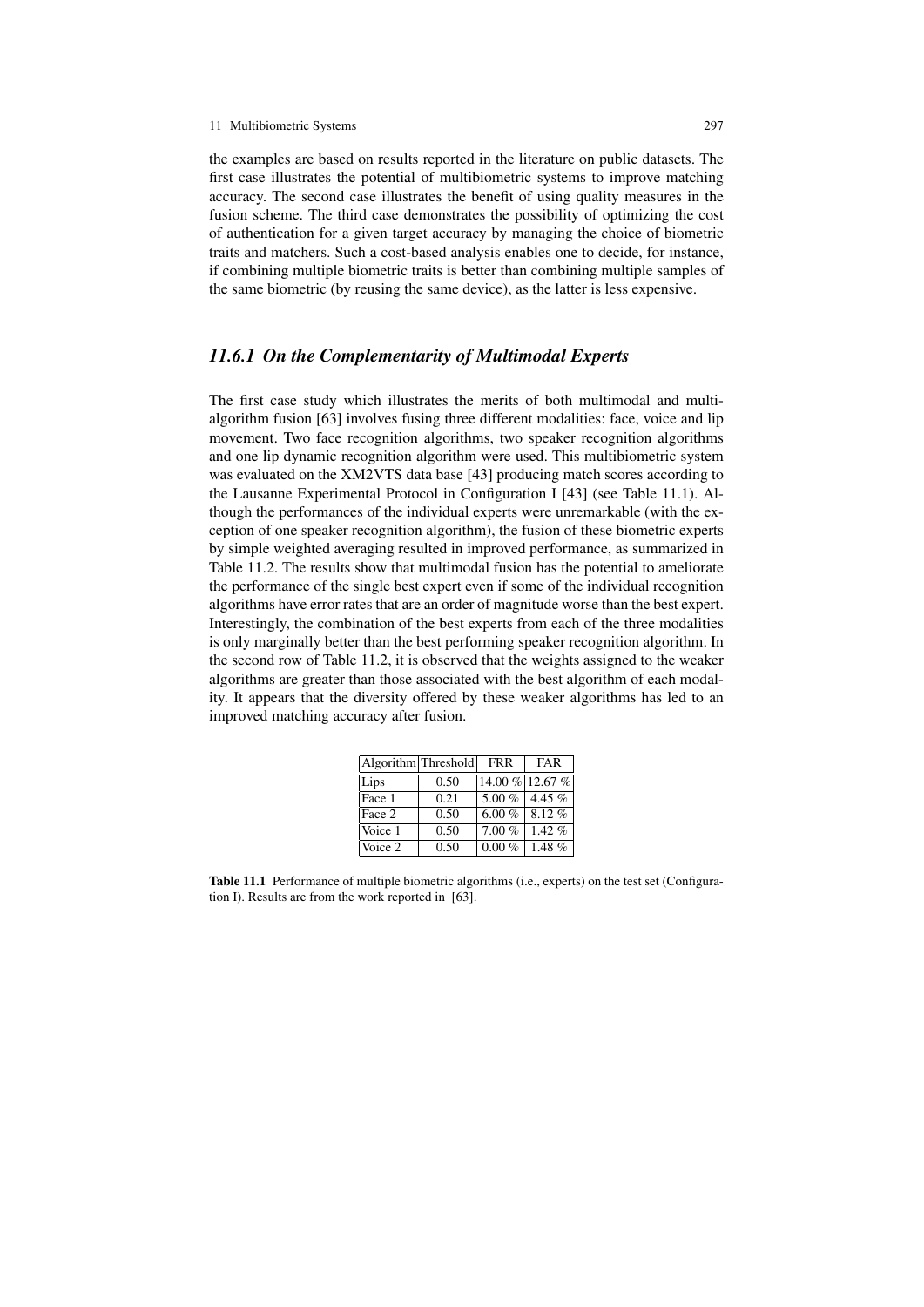| <b>Experts</b>                                                      | Weights                | Threshold FRR |                   | $ $ FAR $ $    |
|---------------------------------------------------------------------|------------------------|---------------|-------------------|----------------|
| Lips, Face 1, Voice 2                                               | 0.27, 0.23, 0.50       | 0.51          | $ 0.00\% 1.31\% $ |                |
| Face 1, Face 2, Voice 1, Voice 2                                    | 0.02, 0.06, 0.87, 0.05 | 0.50          |                   | $0.00\%$ 0.52% |
| Lips, Face 1, Face 2, Voice 1, Voice 2 0.03, 0.01, 0.04, 0.89, 0.03 |                        | 0.50          |                   | $0.00\%$ 0.29% |

Table 11.2 Fusion using the simple sum rule (Configuration I). Results are from the work reported in [63].

# *11.6.2 Benefits of Quality-based Fusion*

The second example demonstrates the benefits of using quality measures in fusion [30]. In the referenced study, logistic regression was used as a fusion classifier, producing an output that approximates the posterior probability of observing a vector of match scores (denoted as  $x$ ); the elements of the vector correspond to the match scores generated by the individual experts.

Quality measures (denoted as *q*) are then considered as additional inputs to the fusion module. The interaction of quality measures and match scores is explicitly modeled by feeding three variants of input to the fusion classifier:  $[x, q]$  (i.e., augmenting *x* and *q* via concatenation), [ $x, x \otimes q$ ] (where  $\otimes$  denotes a tensor product) and  $[x, q, x \otimes q]$ . If there are  $N_q$  terms in q and  $N_x$  terms in x, the tensor product between *q* and *x* produces  $N_q \times N_x$  elements, hence, providing the fusion classifier with an additional degree of freedom to model the pair-wise product elements generated by the two vectors. Thus, the input to the fusion module has four possible arrangements: *x*, [*x*,*q*], [*x*, *x*  $\otimes$  *q*] and [*x*, *q*, *x*  $\otimes$  *q*].

The results of using these input arrangements on the XM2VTS database with both standard and degraded data are shown in Figure 11.4. Six face recognition algorithms and one speaker recognition algorithm were used in the experiment. Since the voice modality was included in all fusion tasks, the number of ways in which the experts can be combined is  $2^6 - 1 = 63$ . Each bar in this figure represents a statistic measuring the relative difference in error between a fusion system that does *not* use quality and one of the arrangements mentioned above. As can be observed, the use of quality measures can reduce the verification error (measured using the Equal Error Rate (EER)) by as much as 40%. Such an improvement is possible especially when both the face and voice biometric modalities contain significantly different quality types. In the experimental setting, the speech was artificially corrupted by uniformly distributed additive noise of varying magnitude (from 0dB to 20dB) whereas the face data contained either well illuminated or side illuminated face images. More research is needed to account for cases when the noise characteristics are ill-defined or unknown.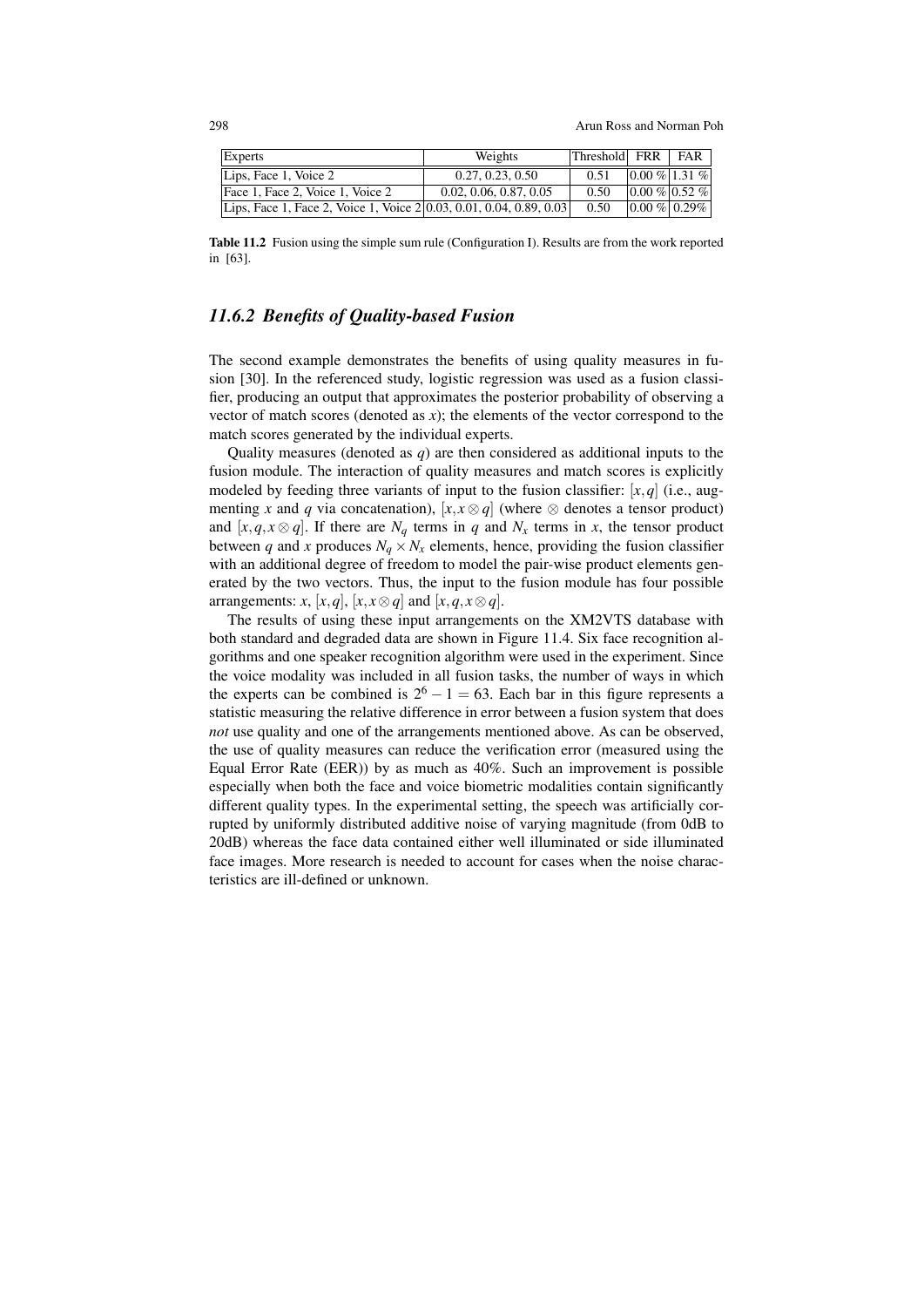

Fig. 11.4 Relative change in *a posteriori EER* (%) when combining the outputs of multiple biometric algorithms on the "good" and "degraded" subsets of the XM2VTS face database according to the modified Lausanne Protocol Configuration I [30]. Each bar shows the distribution of 63 values corresponding to the 63 possible face and speaker fusion tasks. The first and third quantiles are depicted by a bounding box and the median value by a horizontal red bar. In arrangement  $[x]$ , the quality information is not used. The mean absolute performance of the first bar is about 3 percent (EER) whereas that of the remaining three quality-based fusion systems is about 2 percent.

# *11.6.3 Multibiometric Expert Selection*

The third example casts the fusion problem as an optimization problem. Since using more than one biometric modality often implies the need for additional hardware and software resources as well as authentication time (thus inconveniencing the user), it is reasonable to attribute an abstract cost to each additional biometric device. The goal of optimization in this context can be formulated as follows: determine the subset of candidate biometric experts that minimizes the overall cost of operation while exhibiting reasonable matching accuracy. Ideally, such a costsensitive optimization criterion should be robust to population mismatch, where one attempts to design a fusion classifier based on a development set of subjects and apply the resultant classifier to a target set of subjects not present in the development set. One possible objective function (criterion) for this optimization problem could be the error rate of the fusion classifier.

An example of a cost-sensitive performance curve for a verification experiment is shown in Figure 11.5. This experiment was conducted on the Biosecure DS2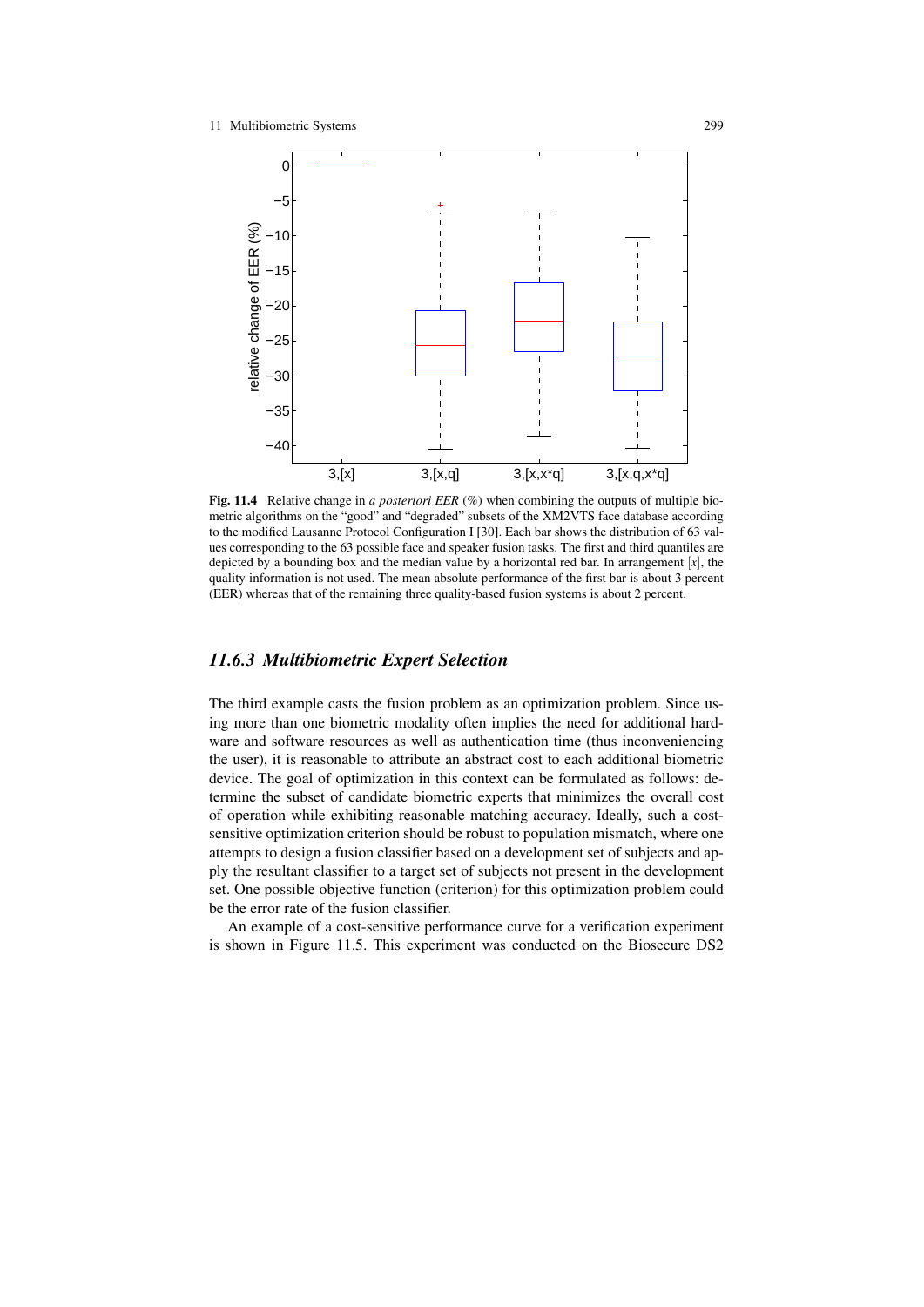database. <sup>2</sup> Match scores were generated using 8 different recognition algorithms pertaining to the face, fingerprint and iris modalities. In order to carry out the experiment, the match score database was partitioned into two: the development set, for training, and the evaluation set, for testing. The genuine and impostor user populations were different for these two sets. Two theoretical error measures (the Chernoff and Bhattacharyya bounds) and two empirical EER measures (corresponding to two Bayesian classifiers) were used as objective functions for the optimization problem. The first Bayesian classifier was designed by estimating the genuine and impostor densities using a Gaussian mixture model and using the likelihood ratio test statistic to classify an arbitrary score (GMM Classifier). The second classifier was designed by estimating a decision boundary to separate the genuine and impostor scores; the boundary itself was estimated using Quadratic Discriminant Analysis (QDA Classifier). See [53] for details. For estimating the empirical error rate on the development set, a two-fold cross-validation procedure was employed. The average EER of the two folds was used as an indicator of the error on the development set. The classifier trained using the development set was then used to assess the empirical error rate on the evaluation set in a similar way. In order to compute the theoretical error bounds, the genuine and impostor match scores were modeled using normal distributions whose parameters were estimated using the development/evaluation data set.

These error measures were computed for both the development and evaluation sets for various combinations of experts. The cost of each combination was also computed. In the fusion problem considered here (see Figure 11.5), the cost ranges from 1 (using a single expert) to 4.5 (using all 8 experts). Costs were assigned as follows: the use of one system is charged a unit cost; subsequent reuse of the system (e.g., multiple fingers in a multi-unit system) is charged 0.3 units. Thus, using a face, an iris and 2 fingers will incur a cost of  $1+1+1+0.3 = 3.3$  units.

When eight experts (i.e., face, one iris and six fingers) are used, the search space has 2<sup>8</sup> − 1 = 255 elements. We plot here a "rank-one" *cost-sensitive* performance curve (performance versus cost) where the performance has been computed on the evaluation set. Since the goal is to achieve minimum error with minimum cost, a curve towards the lower left corner is the ideal one. This curve is called a rankone curve because it uses the development set to determine the best performing combination-of-experts at each cost value. Similarly, a rank-two cost-sensitive curve would be computed by using the development set to determine the top two performing combination-of-experts at each cost value, and then reporting the best of these two combinations on the evaluation set. With enough rank order, the performance curve will tend to the oracle (the ideal curve with error estimated on the evaluation set). While the rank-one curve using the Bhattacharyya bound as the objective function is satisfactory, the rank-three curve was observed to exhibit exactly the same characteristics as the oracle for the QDA classifier and the rank-five curve was observed to exhibit exactly the same characteristics as the oracle for the GMM classifier. When the empirical error rate was used as the objective function, a rank-six curve was needed to achieve the performance of the oracle for the QDA classifier

<sup>2</sup> The data set is available for download at http://face.ee.surrey.ac.uk/qfusion.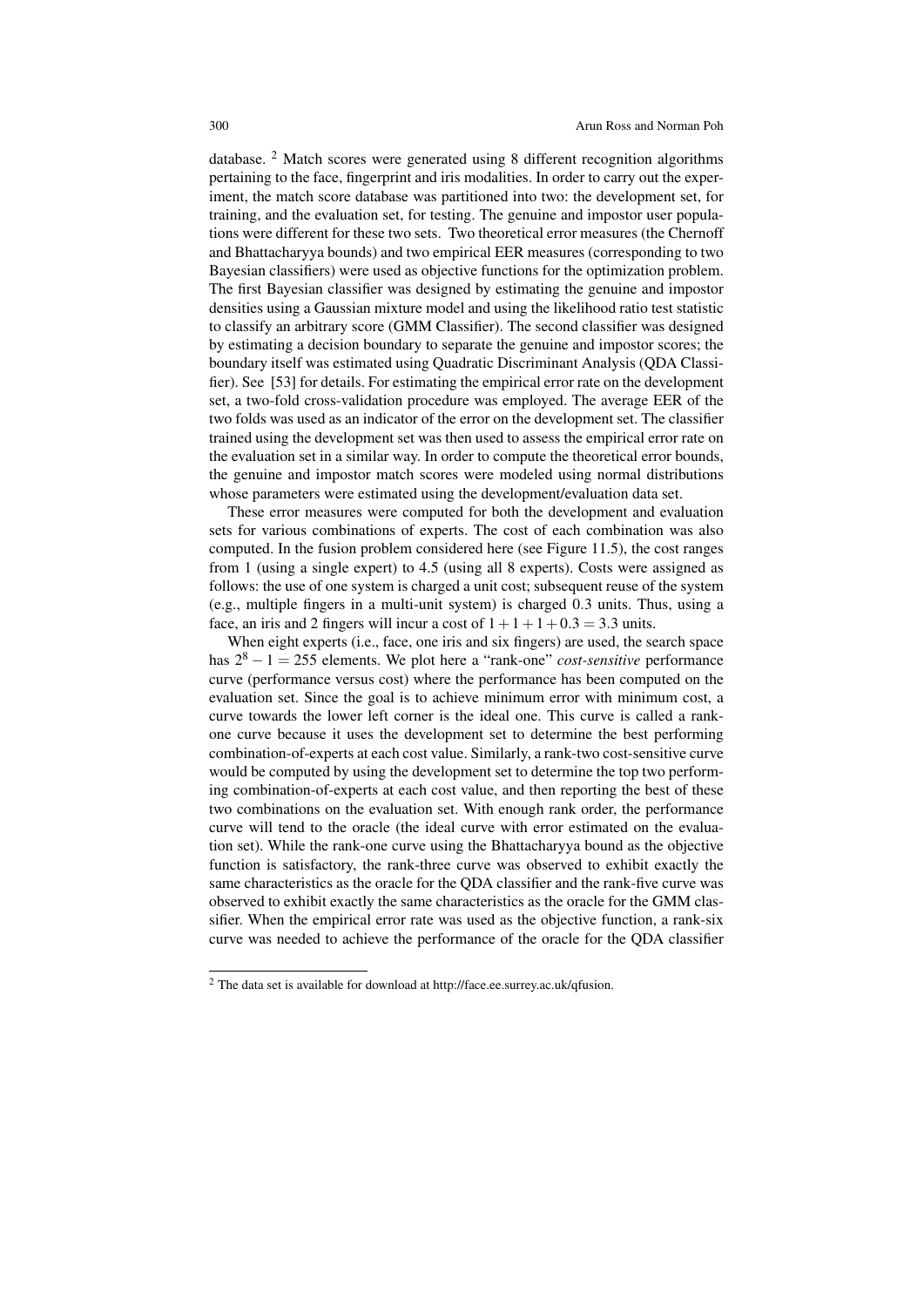

Fig. 11.5 The rank-one cost-sensitive performance curve using the GMM Bayesian classifier on all 255 combinations in the Biosecure DS2 fusion database. The legend "Bhattacharyya-GMM" refers to optimization using the Bhattacharyya criterion on the development set and measuring the performance of the GMM Bayesian classifier on the evaluation set. The curve "GMM-GMM" should be interpreted similarly. The Oracle-GMM is the performance of the GMM Bayesian classifier on the evaluation set. The experimental results using the QDA Bayesian classifier are similar to this figure (not shown here).

while more than rank-ten was needed for achieving the oracle for the GMM classifier.

# 11.7 Open Issues and Challenges

In this section, we will highlight some of the issues in multibiometrics which call for further research.

• Fusion Architecture: The range of possible fusion configurations encompassing serial (cascade), parallel and hybrid modes of operation is very large. While the parallel fusion strategy is most commonly used, there are additional advantages in exploring serial fusion where the experts are considered one at a time. It offers the possibility of making reliable decisions with a few experts, leaving only difficult problems to be handled by the remaining (possibly more expensive) experts. However, automatically deducing these configurations is an open problem and requires more research.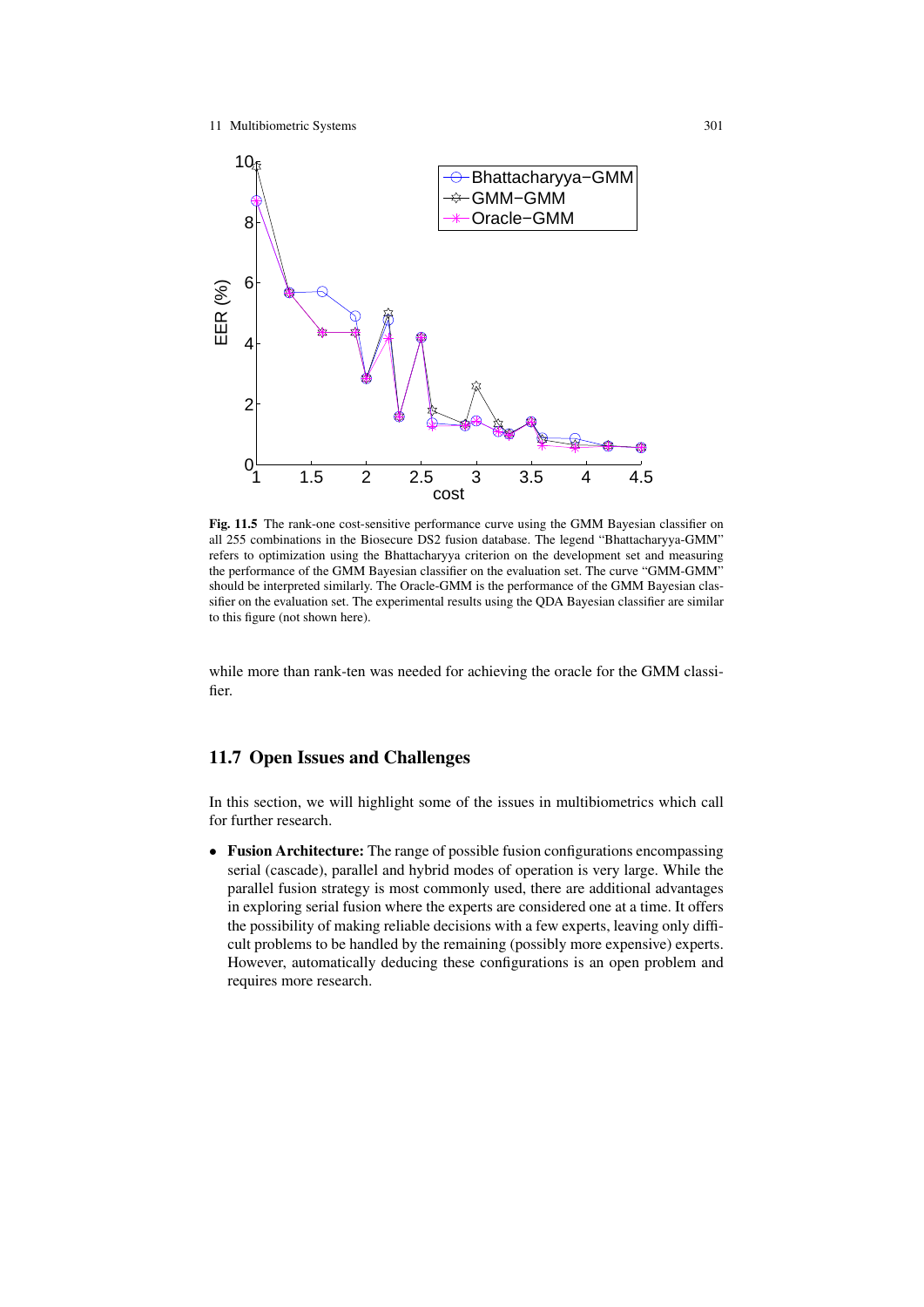- Correlated Experts: An important consideration when adopting a fusion strategy is to model the statistical dependency among the expert outputs. For instance, in a multi-algorithm setting, several experts may rely on the same biometric sample and so higher dependency is expected among the expert outputs. On the other hand, in a multimodal setting, the pool of experts is likely to be statistically independent. Assessing the impact of correlated experts on overall matching accuracy is an interesting problem that has received very little attention in the biometric literature (see [30]).
- **Expert selection:** Expert selection can be cast as a feature selection problem, as illustrated in [49]. However, directly applying such a technique to biometric authentication is difficult for several reasons. In Section 11.6, for instance, we have seen that the optimal set of experts determined using a development population of users may not be the best for the target set of users. Further, the "Doddington Zoo" effect would result in an asymmetrical distribution of errors across the user population [14]. Another issue is raised by cost considerations. Conciliating both the operational cost and matching accuracy into a single criterion is a difficult task.

A related problem, known as dynamic expert selection, arises in the context of serial fusion. In dynamic expert selection, a fusion classifier may decide which expert would be the *most informative* even before the biometric data is acquired from the user. In the recent Multimodal Biometric benchmark evaluation organized by the Biosecure (EU-funded) project, the use of a dynamic fusion strategy proved to be very promising in achieving good performance while minimizing costs.

Other topics of research in multibiometrics include (a) protecting multibiometric templates; (b) indexing multimodal databases; (c) consolidating biometric sources in highly unconstrained environments; (d) designing dynamic fusion algorithms to address the problem of incomplete input data; (e) predicting the matching performance of a multibiometric system; and (f) continuous monitoring of an individual using multiple traits.

# 11.8 Summary

Multibiometric systems are expected to enhance the recognition accuracy of a personal authentication system by reconciling the evidence presented by multiple sources of information. In this chapter, the different sources of biometric information as well as the type of information that can be consolidated was presented. Typically, early integration strategies (e.g., feature-level) are expected to result in better performance than late integration (e.g., score-level) strategies. However, it is difficult to predict the performance gain due to each of these strategies prior to invoking the fusion methodology. The use of ancillary information, such as soft biometrics and data quality, can further improve the performance of a multibiometric system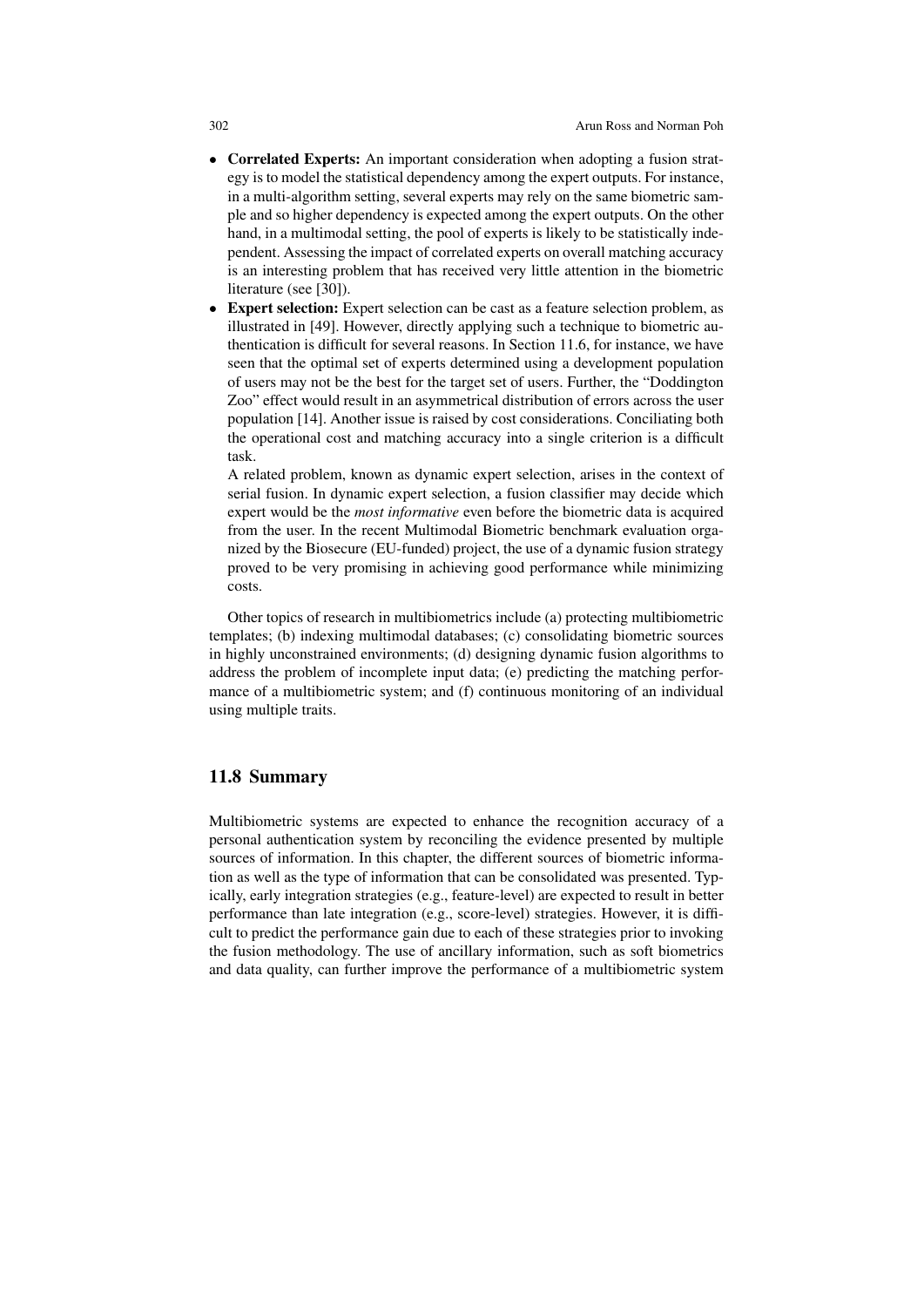if an appropriate fusion strategy is used. The three case studies discussed in this chapter highlight the benefits of fusion.

While the *availability* of multiple sources of biometric information (pertaining either to a single trait or to multiple traits) may present a compelling case for fusion, the *correlation* between the sources has to be examined before determining their suitability for fusion. Combining uncorrelated or negatively correlated sources is expected to result in a better improvement in matching performance than combining positively correlated sources [35]. However, defining an appropriate diversity measure to predict fusion performance has been elusive. Thus, there are several open challenges in the multibiometric field that require further research. Nevertheless, it is becoming increasingly apparent that multibiometric systems will have a profound impact on how identity is established in the 21st century.

Acknowledgements Norman Poh was supported partially by the advanced researcher fellowship PA0022 121477 of the Swiss National Science Foundation, by the EU-funded Mobio project grant IST-214324 and by the Engineering and Physical Sciences Research Council (EPSRC) Research Grant GR/S46543. Arun Ross was supported by US NSF CAREER grant number IIS 0642554.

# References

- 1. F. Alonso-Fernandez, J. Fierrez, D. Ramos, and J. Ortega-Garcia. Dealing with sensor interoperability in multi-biometrics: The upm experience at the biosecure multimodal evaluation 2007. In *Proc. of SPIE Defense and Security Symposium, Workshop on Biometric Technology for Human Identification*, 2008.
- 2. R. Auckenthaler, M. Carey, and H. Lloyd-Thomas. Score Normalization for Text-Independant Speaker Verification Systems. *Digital Signal Processing (DSP) Journal*, 10:42–54, 2000.
- 3. S. Bengio, C. Marcel, S. Marcel, and J. Marithoz. Confidence Measures for Multimodal Identity Verification. *Information Fusion*, 3(4):267–276, 2002.
- 4. E. S. Bigun, J. Bigun, B. Duc, and S. Fischer. Expert Conciliation for Multimodal Person Authentication Systems using Bayesian Statistics. In *First International Conference on Audioand Video-based Biometric Person Authentication (AVBPA)*, pages 291–300, Crans-Montana, Switzerland, March 1997.
- 5. J. Bigun, J. Fierrez-Aguilar, J. Ortega-Garcia, and J. Gonzalez-Rodriguez. Multimodal Biometric Authentication using Quality Signals in Mobile Communnications. In *12th Int'l Conf. on Image Analysis and Processing*, pages 2–13, Mantova, 2003.
- 6. R. Brunelli and D. Falavigna. Person Identification Using Multiple Cues. *IEEE Transactions on Pattern Analysis and Machine Intelligence*, 17(10):955–966, October 1995.
- 7. K. I. Chang, K. W. Bowyer, and P. J. Flynn. An Evaluation of Multimodal 2D+3D Face Biometrics. *IEEE Transactions on Pattern Analysis and Machine Intelligence*, 27(4):619– 624, April 2005.
- 8. X. Chen, P. J. Flynn, and K. W. Bowyer. IR and Visible Light Face Recognition. *Computer Vision and Image Understanding*, 99(3):332–358, September 2005.
- 9. Y. Chen, S. Dass, and A. Jain. Localized iris image quality using 2-d wavelets. In *Proc. Int'l Conf. on Biometrics (ICB)*, pages 373–381, Hong Kong, 2006.
- 10. Y. Chen, S.C. Dass, and A.K. Jain. Fingerprint Quality Indices for Predicting Authentication Performance. In *LNCS 3546, 5th Int'l. Conf. Audio- and Video-Based Biometric Person Authentication (AVBPA 2005)*, pages 160–170, New York, 2005.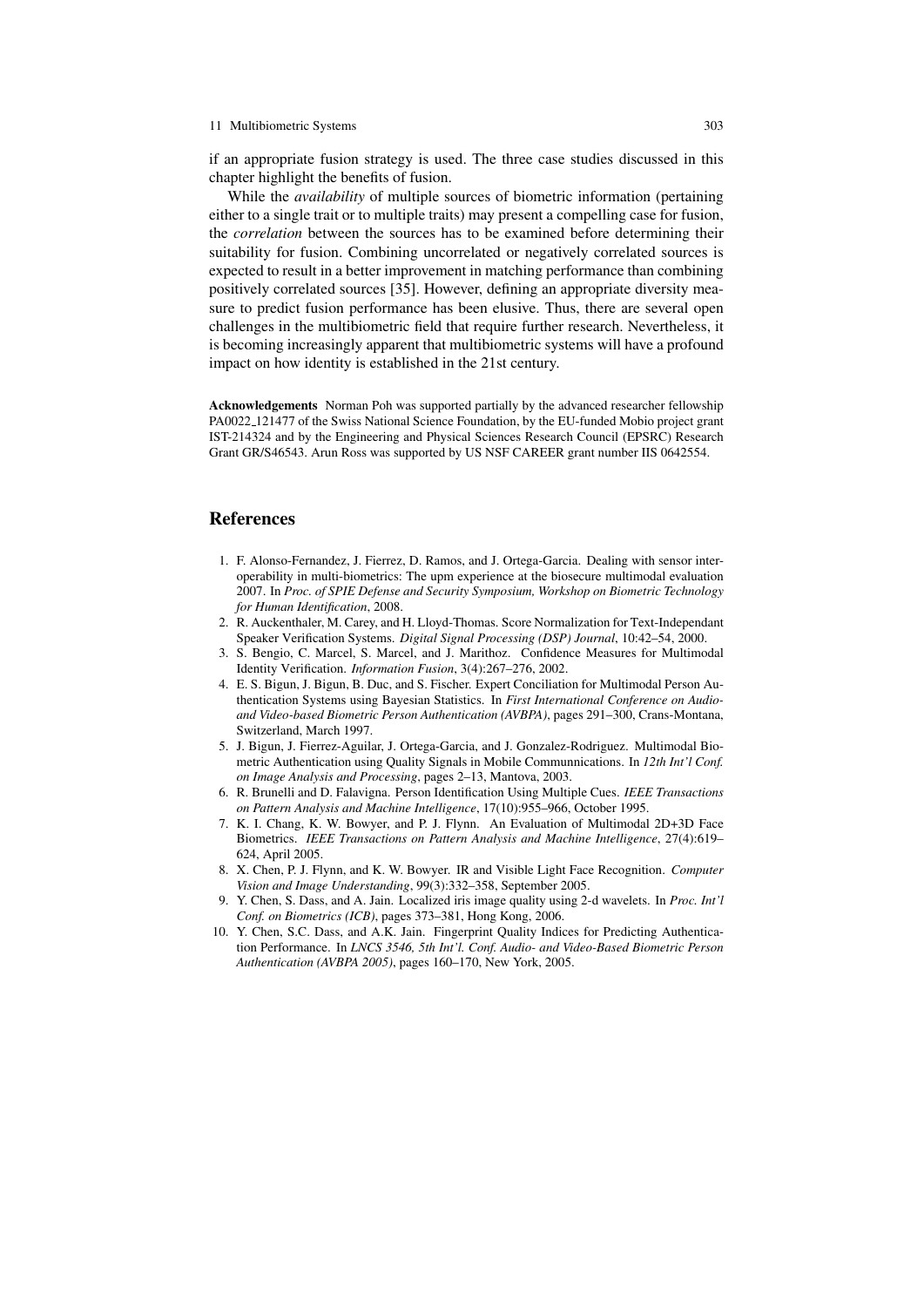- 11. C. C. Chibelushi, J. S. D. Mason, and F. Deravi. Feature-level Data Fusion for Bimodal Person Recognition. In *Proceedings of the Sixth International Conference on Image Processing and Its Applications*, volume 1, pages 399–403, Dublin, Ireland, July 1997.
- 12. S. C. Dass, K. Nandakumar, and A. K. Jain. A Principled Approach to Score Level Fusion in Multimodal Biometric Systems. In *Proceedings of Fifth International Conference on Audioand Video-based Biometric Person Authentication (AVBPA)*, pages 1049–1058, Rye Brook, USA, July 2005.
- 13. J. Daugman. Combining Multiple Biometrics. Available at http://www.cl.cam.ac.uk/users/jgd1000, 2000.
- 14. G. Doddington, W. Liggett, A. Martin, M. Przybocki, and D. Reynolds. Sheep, Goats, Lambs and Wolves: A Statistical Analysis of Speaker Performance in the NIST 1998 Speaker Recognition Evaluation. In *Int'l Conf. Spoken Language Processing (ICSLP)*, Sydney, 1998.
- 15. A. Eriksson and P. Wretling. How Flexible is the Human Voice? A Case Study of Mimicry. In *Proceedings of the European Conference on Speech Technology*, pages 1043–1046, Rhodes, 1997.
- 16. E. Erzin, Y. Yemez, and A. M. Tekalp. Multimodal Speaker Identification Using an Adaptive Classifier Cascade Based on Modality Reliability. *IEEE Transactions on Multimedia*, 7(5):840–852, October 2005.
- 17. O. Fatukasi, J. Kittler, and N. Poh. Quality Controlled Multimodal Fusion of Biometric Experts. In *12th Iberoamerican Congress on Pattern Recognition CIARP*, pages 881–890, Via del Mar-Valparaiso, Chile, 2007.
- 18. J. Fierrez-Aguilar, J. Ortega-Garcia, J. Gonzalez-Rodriguez, and J. Bigun. Kernel-Based Multimodal Biometric Verification Using Quality Signals. In *Proc. of SPIE Defense and Security Symposium, Workshop on Biometric Technology for Human Identification*, volume 5404, pages 544–554, 2004.
- 19. H. Fronthaler, K. Kollreider, J. Bigun, J. Fierrez, F. Alonso-Fernandez, J. Ortega-Garcia, and J. Gonzalez-Rodriguez. Fingerprint image-quality estimation and its application to multialgorithm verification. *IEEE Trans. on Information Forensics and Security*, 3:331–338, 2008.
- 20. X. Gao, R. Liu, S. Z. Li, and P. Zhang. Standardization of face image sample quality. In *LNCS 4642, Proc. Int'l Conf. Biometrics (ICB'07)*, pages 242–251, Seoul, 2007.
- 21. W. R. Harrison. *Suspect Documents, their Scientific Examination*. Nelson-Hall Publishers, 1981.
- 22. H. Hill, P. G. Schyns, and S. Akamatsu. Information and Viewpoint Dependence in Face Recognition. *Cognition*, 62(2):201–222, February 1997.
- 23. T. K. Ho, J. J. Hull, and S. N. Srihari. Decision Combination in Multiple Classifier Systems. *IEEE Transactions on Pattern Analysis and Machine Intelligence*, 16(1):66–75, January 1994.
- 24. Y. S. Huang and C. Y. Suen. Method of Combining Multiple Experts for the Recognition of Unconstrained Handwritten Numerals. *IEEE Transactions on Pattern Analysis and Machine Intelligence*, 17(1):90–94, January 1995.
- 25. A. K. Jain, K. Nandakumar, X. Lu, and U. Park. Integrating Faces, Fingerprints and Soft Biometric Traits for User Recognition. In *Proceedings of ECCV International Workshop on Biometric Authentication (BioAW)*, volume LNCS 3087, pages 259–269, Prague, Czech Republic, May 2004. Springer.
- 26. A. K. Jain, K. Nandakumar, and A. Ross. Score Normalization in Multimodal Biometric Systems. *Pattern Recognition*, 38(12):2270–2285, December 2005.
- 27. A. K. Jain and A. Ross. Multibiometric Systems. *Communications of the ACM, Special Issue on Multimodal Interfaces*, 47(1):34–40, January 2004.
- 28. A. K. Jain, A. Ross, and S. Prabhakar. An Introduction to Biometric Recognition. *IEEE Transactions on Circuits and Systems for Video Technology, Special Issue on Image- and Video-Based Biometrics*, 14(1):4–20, January 2004.
- 29. J. Jang, K. R. Park, J. Son, and Y. Lee. Multi-unit Iris Recognition System by Image Check Algorithm. In *Proceedings of International Conference on Biometric Authentication (ICBA)*, pages 450–457, Hong Kong, July 2004.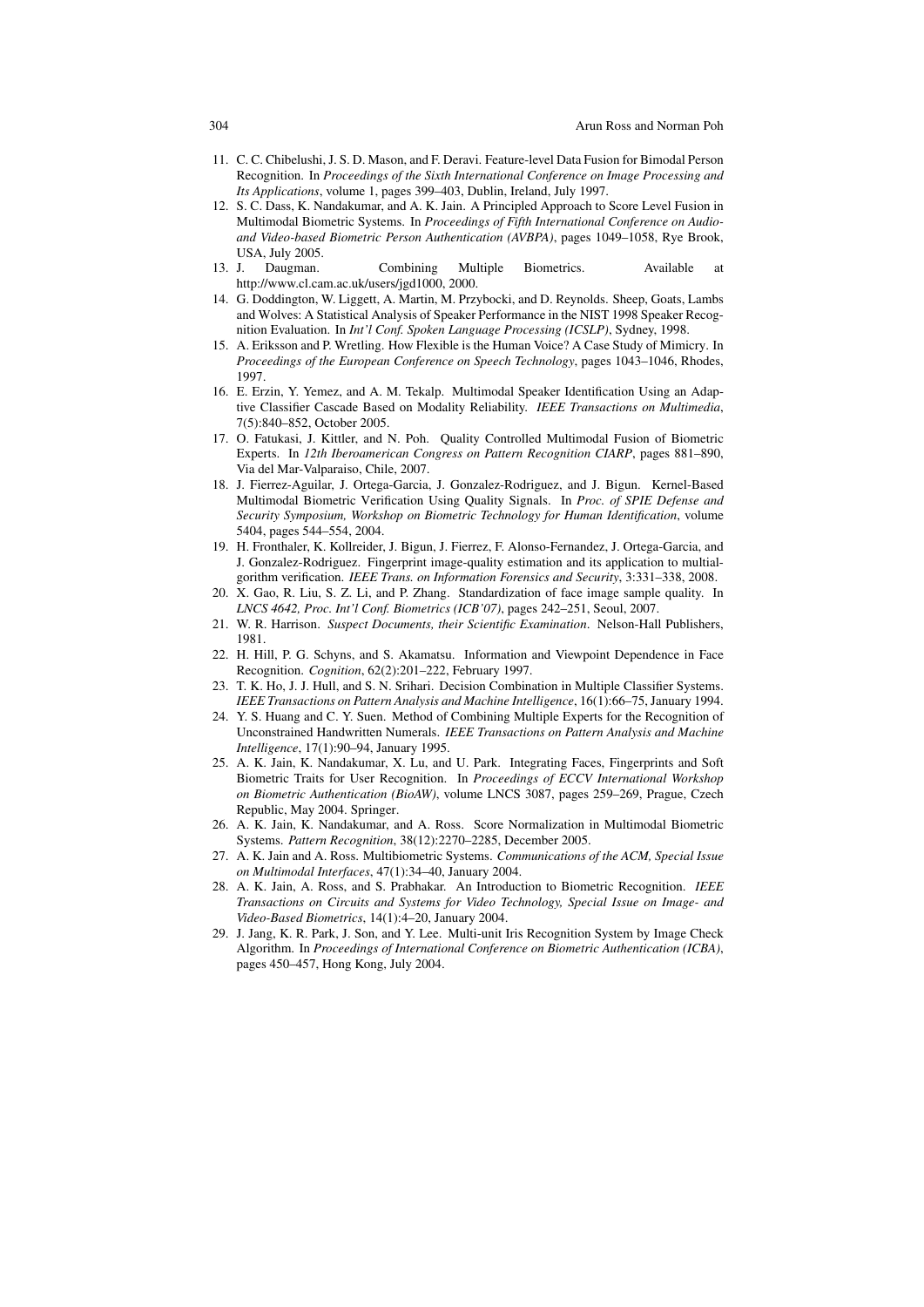- 30. J. Kittler, N. Poh, O. Fatukasi, K. Messer, K. Kryszczuk, J. Richiardi, and A. Drygajlo. Quality Dependent Fusion of Intramodal and Multimodal Biometric Experts. In *Proc. of SPIE Defense and Security Symposium, Workshop on Biometric Technology for Human Identification*, volume 6539, 2007.
- 31. A. Kong, J. Heo, B. Abidi, J. Paik, and M. Abidi. Recent Advances in Visual and Infrared Face Recognition - A Review. *Computer Vision and Image Understanding*, 97(1):103–135, January 2005.
- 32. K. Kryszczuk and A. Drygajlo. Credence estimation and error prediction in biometric identity verification. *Signal Processing*, 88:916–925, 2008.
- 33. Krzysztof Kryszczuk, Jonas Richiardi, Plamen Prodanov, and Andrzej Drygajlo. Reliabilitybased decision fusion in multimodal biometric verification systems. *EURASIP Journal of Advances in Signal Processing*, 2007.
- 34. L. I. Kuncheva. *Combining Pattern Classifiers Methods and Algorithms*. Wiley, 2004.
- 35. L. I. Kuncheva, C. J. Whitaker, C. A. Shipp, and R. P. W. Duin. Is Independence Good for Combining Classifiers? In *Proceedings of International Conference on Pattern Recognition (ICPR)*, volume 2, pages 168–171, Barcelona, Spain, 2000.
- 36. L. Lam and C. Y. Suen. Application of Majority Voting to Pattern Recognition: An Analysis of its Behavior and Performance. *IEEE Transactions on Systems, Man, and Cybernetics, Part A: Systems and Humans*, 27(5):553–568, 1997.
- 37. J. Lee, B. Moghaddam, H. Pfister, and R. Machiraju. Finding Optimal Views for 3D Face Shape Modeling. In *Proceedings of the IEEE International Conference on Automatic Face and Gesture Recognition (FG)*, pages 31–36, Seoul, Korea, May 2004.
- 38. W. Li, X. Gao, and T.E. Boult. Predicting biometric system failure. *Proceedings of the IEEE International Conference on Computational Intelligence for Homeland Security and Personal Safety*, pages 57–64, 31 2005-April 1 2005.
- 39. X. Lu, Y. Wang, and A. K. Jain. Combining Classifiers for Face Recognition. In *IEEE International Conference on Multimedia and Expo (ICME)*, volume 3, pages 13–16, Baltimore, USA, July 2003.
- 40. G. L. Marcialis and F. Roli. Fingerprint Verification by Fusion of Optical and Capacitive Sensors. *Pattern Recognition Letters*, 25(11):1315–1322, August 2004.
- 41. T. Matsumoto, H. Matsumoto, K. Yamada, and S. Hoshino. Impact of Artificial Gummy Fingers on Fingerprint Systems. In *Optical Security and Counterfeit Deterrence Techniques IV, Proceedings of SPIE*, volume 4677, pages 275–289, San Jose, USA, January 2002.
- 42. D. E. Maurer and J. P. Baker. Fusing multimodal biometrics with quality estimates via a bayesian belief network. *Pattern Recognition*, 41(3):821–832, 2007.
- 43. K Messer, J Matas, J Kittler, J Luettin, and G Maitre. Xm2vtsdb: The extended m2vts database. In *Second International Conference on Audio and Video-based Biometric Person Authentication*, 1999.
- 44. S. Muller and O. Henniger. Evaluating the biometric sample quality of handwritten signatures. In *LNCS 3832, Proc. Int'l Conf. Biometrics (ICB'07)*, pages 407–414, 2007.
- 45. K. Nandakumar, Y. Chen, S. C. Dass, and A. K. Jain. Likelihood ratio based biometric score fusion. *IEEE Trans. on Pattern Analysis and Machine Intelligence*, 30:342–347, 2008.
- 46. National Institute of Standards and Technology. Nist speech quality assurance package 2.3 documentation.
- 47. A. O'Toole, H. Bulthoff, N. Troje, and T. Vetter. Face Recognition across Large Viewpoint Changes. In *Proceedings of the International Workshop on Automatic Face- and Gesture-Recognition (IWAFGR)*, pages 326–331, Zurich, Switzerland, June 1995.
- 48. Z. Pan, G. Healey, M. Prasad, and B. Tromberg. Face Recognition in Hyperspectral Images. *IEEE Transactions on Pattern Analysis and Machine Intelligence*, 25(12):1552–1560, December 2003.
- 49. N. Poh and S. Bengio. Towards Predicting Optimal Subsets of Base-Experts in Biometric Authentication Task. In *LNCS 3361, 1st Joint AMI/PASCAL/IM2/M4 Workshop on Multimodal Interaction and Related Machine Learning Algorithms MLMI*, pages 159–172, Martigny, 2004.

<sup>11</sup> Multibiometric Systems 305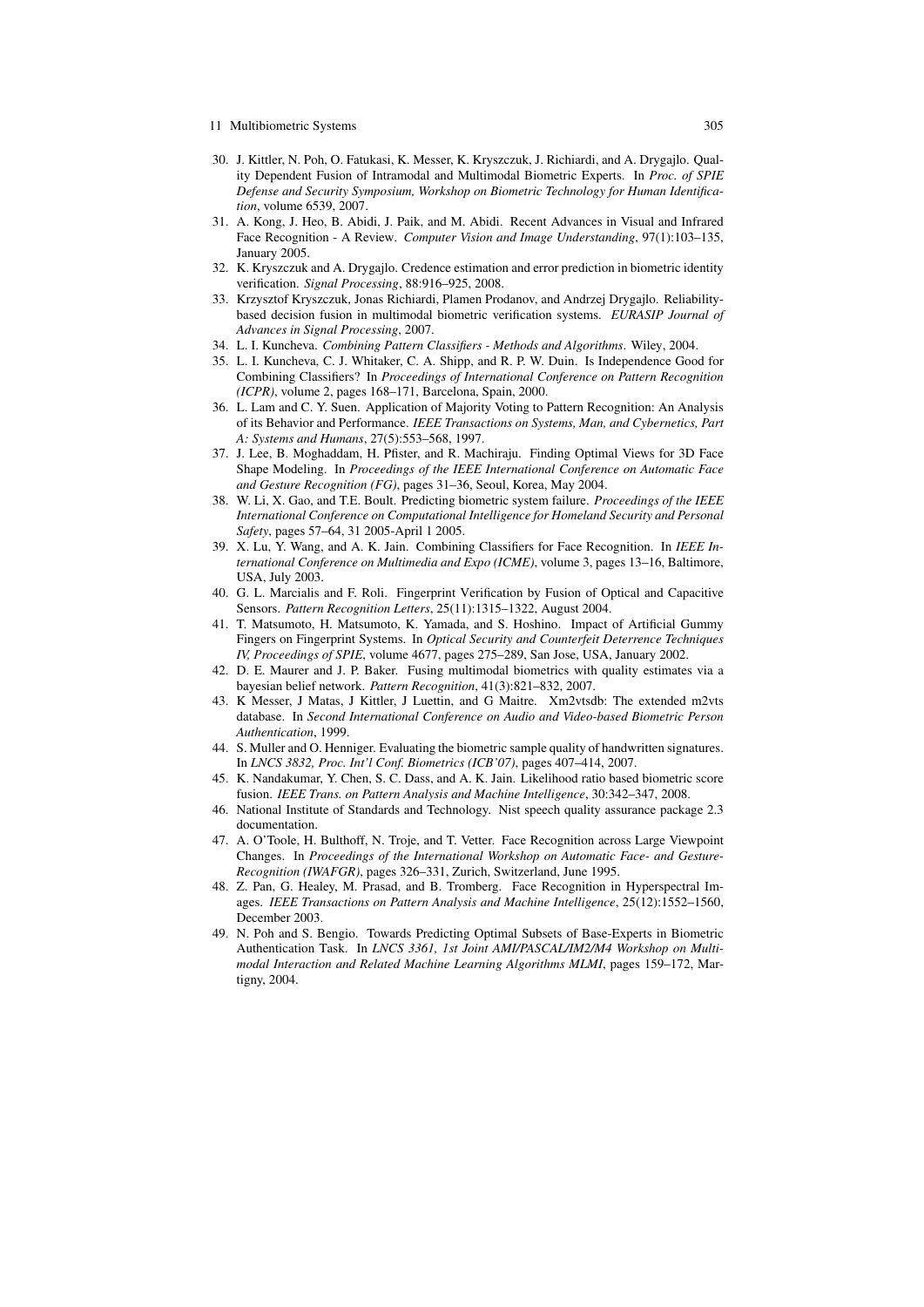- 50. N. Poh and S. Bengio. Improving Fusion with Margin-Derived Confidence in Biometric Authentication Tasks. In *LNCS 3546, 5th Int'l. Conf. Audio- and Video-Based Biometric Person Authentication (AVBPA 2005)*, pages 474–483, New York, 2005.
- 51. N. Poh, T. Bourlai, and J. Kittler. Improving Biometric Device Interoperability by Likelihood Ratio-based Quality Dependent Score Normalization. In *IEEE Conf. on Biometrics: Theory, Applications and Systems*, pages 1–5, Washington, D.C., 2007.
- 52. N. Poh, G. Heusch, and J. Kittler. On Combination of Face Authentication Experts by a Mixture of Quality Dependent Fusion Classifiers. In *LNCS 4472, Multiple Classifiers System (MCS)*, pages 344–356, Prague, 2007.
- 53. N. Poh and J. Kittler. On Using Error Bounds to Optimize Cost-sensitive Multimodal Biometric Authentication. In *Proc. 19th Int'l Conf. Pattern Recognition (ICPR)*, 2008.
- 54. S. Prabhakar and A. K. Jain. Decision-level Fusion in Fingerprint Verification. Technical Report MSU-CSE-00-24, Michigan State University, October 2000.
- 55. T. Putte and J. Keuning. Biometrical Fingerprint Recognition: Don't Get Your Fingers Burned. In *Proceedings of IFIP TC8/WG8.8 Fourth Working Conference on Smart Card Research and Advanced Applications*, pages 289–303, 2000.
- 56. N. K. Ratha, J. H. Connell, and R. M. Bolle. An Analysis of Minutiae Matching Strength. In *Proceedings of Third International Conference on Audio- and Video-Based Biometric Person Authentication (AVBPA)*, pages 223–228, Halmstad, Sweden, June 2001.
- 57. T. P. Riopka and T. E. Boult. Classification enhancement via biometric pattern perturbation. In *Proc. of Audio- and Video-Based Biometric Person Authentication (AVBPA)*, pages 850– 859, 2005.
- 58. A. Ross and R. Govindarajan. Feature Level Fusion Using Hand and Face Biometrics. In *Proceedings of SPIE Conference on Biometric Technology for Human Identification II*, volume 5779, pages 196–204, Orlando, USA, March 2005.
- 59. A. Ross, A. K. Jain, and J. Reisman. A Hybrid Fingerprint Matcher. *Pattern Recognition*, 36(7):1661–1673, July 2003.
- 60. A. Ross, K. Nandakumar, and A. K. Jain. *Handbook of Multibiometrics*. Springer, New York, USA, 1st edition, 2006.
- 61. A. Ross, S. Shah, and J. Shah. Image Versus Feature Mosaicing: A Case Study in Fingerprints. In *Proceedings of SPIE Conference on Biometric Technology for Human Identification III*, pages 620208–1 – 620208–12, Orlando, USA, April 2006.
- 62. R. K. Rowe and K. A. Nixon. Fingerprint Enhancement Using a Multispectral Sensor. In *Proceedings of SPIE Conference on Biometric Technology for Human Identification II*, volume 5779, pages 81–93, March 2005.
- 63. U.R. Sanchez and J. Kittler. Fusion of talking face biometric modalities for personal identity verification. In *IEEE Int'l Conf. Acoustics, Speech, and Signal Processing*, volume 5, pages V–V, 2006.
- 64. C. Sanderson and K. K. Paliwal. Information Fusion and Person Verification Using Speech and Face Information. Research Paper IDIAP-RR 02-33, IDIAP, September 2002.
- 65. R. Singh, M. Vatsa, A. Ross, and A. Noore. Performance Enhancement of 2D Face Recognition via Mosaicing. In *Proceedings of the 4th IEEE Workshop on Automatic Identification Advanced Technologies (AuotID)*, pages 63–68, Buffalo, USA, October 2005.
- 66. A. J. Smola and P. J. Bartlett, editors. *Advances in Large Margin Classifiers*. MIT Press, Cambridge, MA, 2000.
- 67. D. A. Socolinsky, A. Selinger, and J. D. Neuheisel. Face Recognition with Visible and Thermal Infrared Imagery. *Computer Vision and Image Understanding*, 91(1-2):72–114, July-August 2003.
- 68. B. Son and Y. Lee. Biometric Authentication System Using Reduced Joint Feature Vector of Iris and Face. In *Proceedings of Fifth International Conference on Audio- and Video-Based Biometric Person Authentication (AVBPA)*, pages 513–522, Rye Brook, USA, July 2005.
- 69. K-A. Toh, W-Y. Yau, E. Lim, L. Chen, and C-H. Ng. Fusion of Auxiliary Information for Multimodal Biometric Authentication. In *LNCS 3072, Int'l Conf. on Biometric Authentication (ICBA)*, pages 678–685, Hong Kong, 2004.